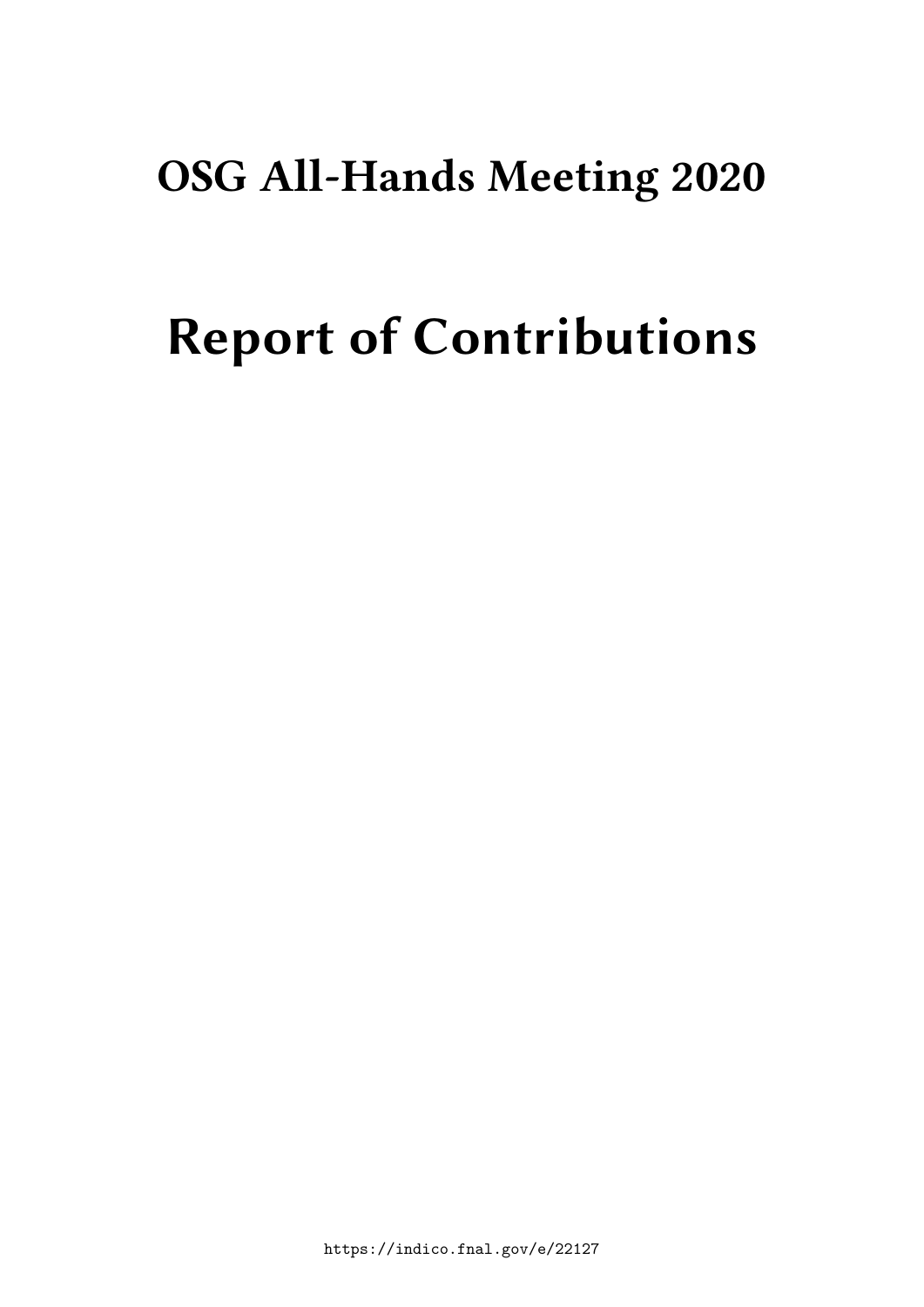Contribution ID: 1 Type: **not specified** 

## **State of the OSG**

*Monday, August 31, 2020 11:00 AM (30 minutes)*

**Presenter:** WUERTHWEIN, Frank (UCSD) **Session Classification:** State of the OSG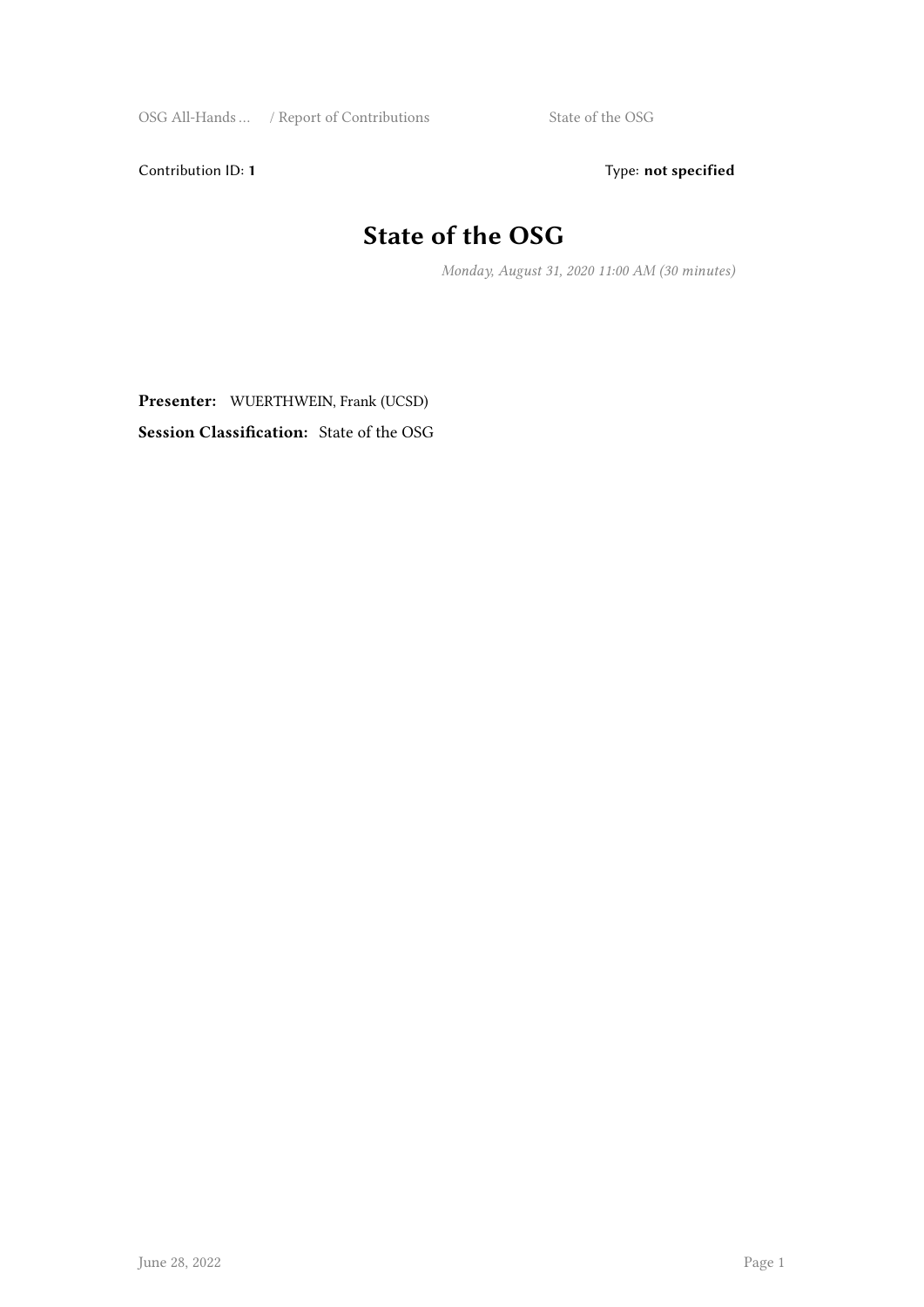Contribution ID: 2 Type: **not specified** 

# **State of Distributed High Throughput Computing**

*Monday, August 31, 2020 11:30 AM (30 minutes)*

**Presenter:** Prof. LIVNY, Miron (University of Wisconsin–Madison) **Session Classification:** State of the OSG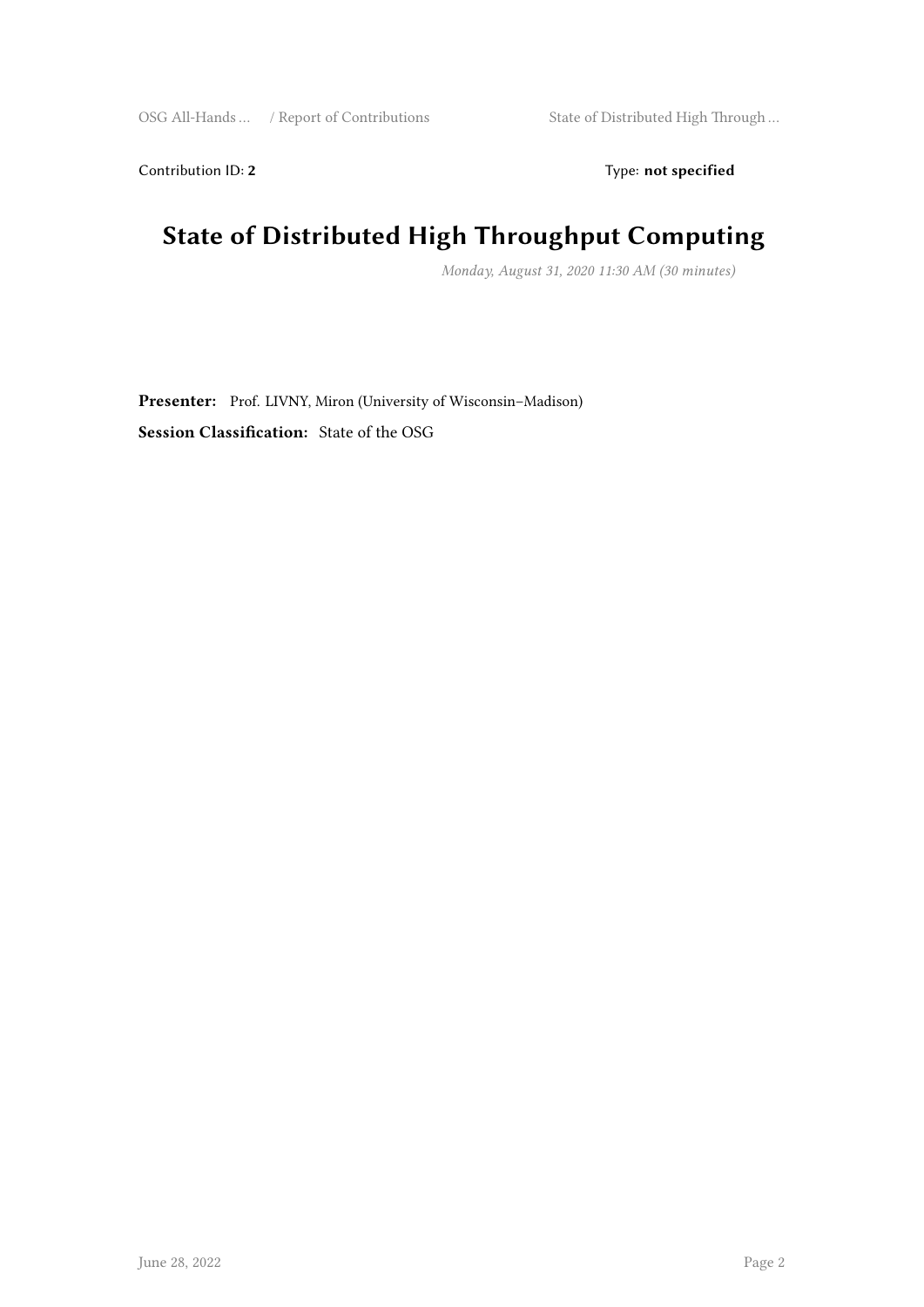Contribution ID: 3 Type: **not specified** 

## **State of Campuses and Researchers in the OSG**

*Monday, August 31, 2020 12:00 PM (30 minutes)*

**Presenter:** MICHAEL, Lauren (UW-Madison Center for High Throughput Computing (CHTC))

**Session Classification:** State of the OSG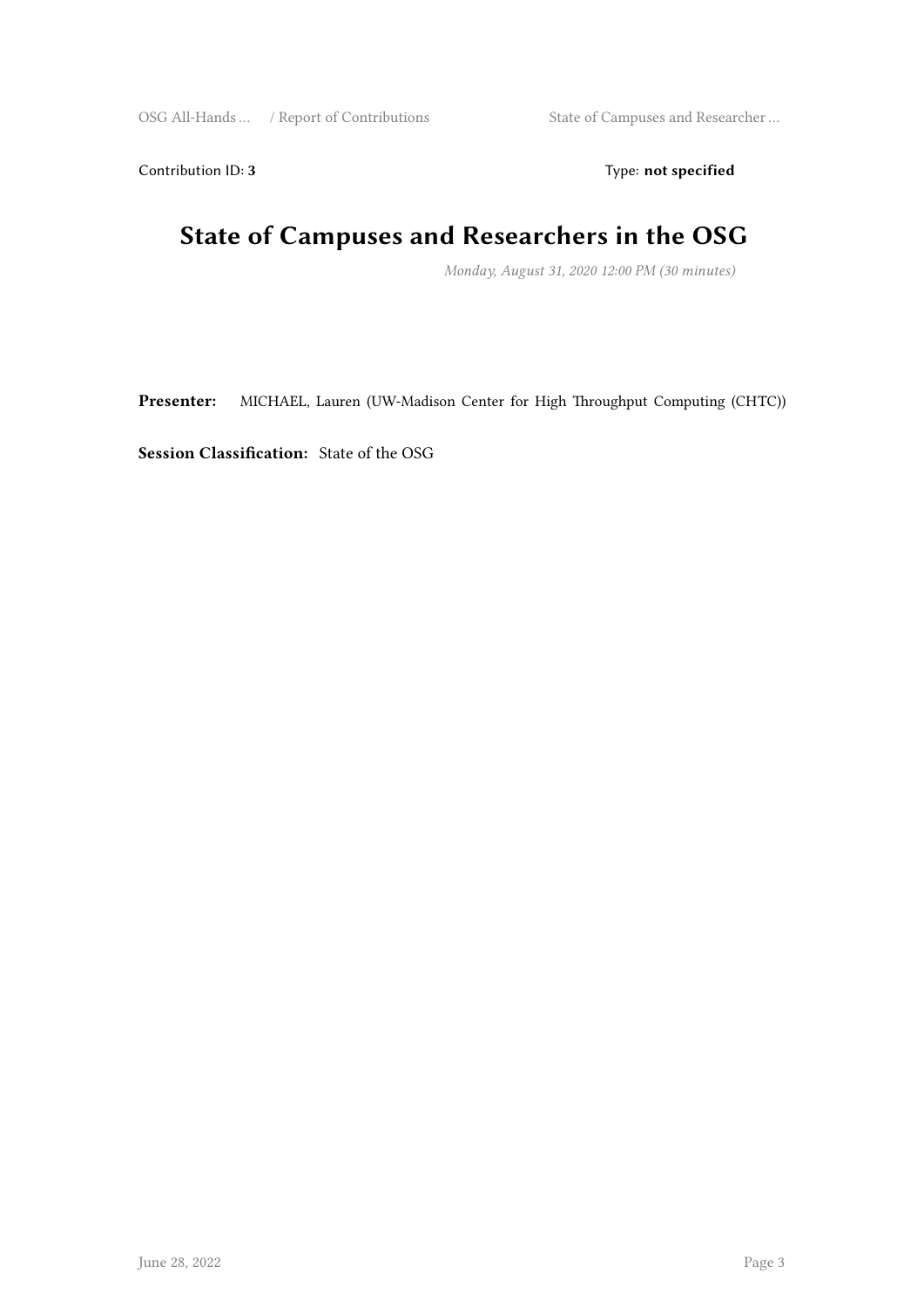Contribution ID: 4 Type: **not specified** 

### **OSG resources enable research to optimize field experimental designs for agriculture**

*Monday, August 31, 2020 1:30 PM (30 minutes)*

**Presenter:** HOEFLER, Raegan (University of Wisconsin–Madison) **Session Classification:** Science Enabled by OSG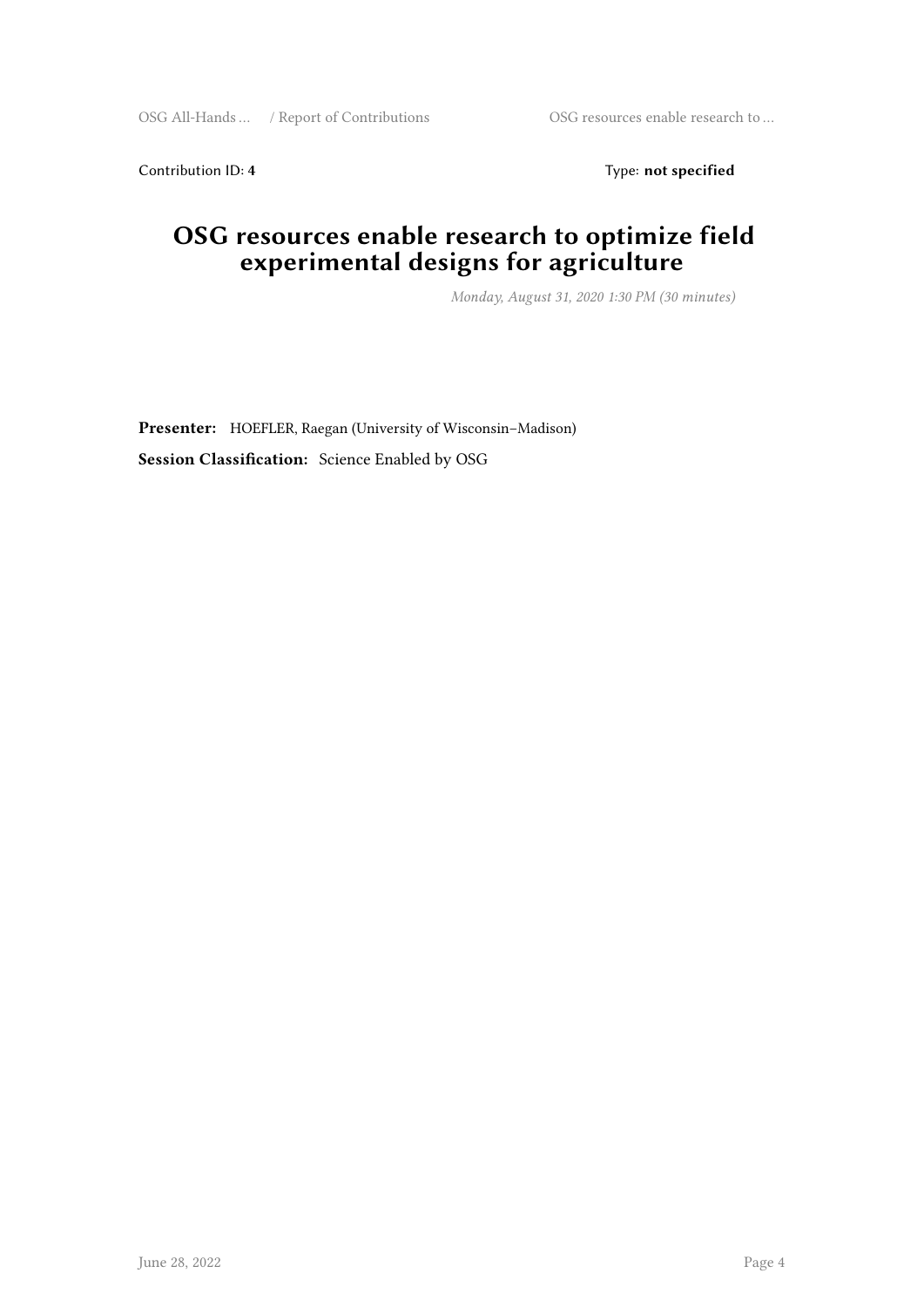Contribution ID: 5 Type: **not specified** 

#### **ProkEvo: An automated scalable framework for bacterial population genomics analyses**

*Monday, August 31, 2020 2:00 PM (30 minutes)*

**Presenter:** PAVLOVIKJ, Natasha (University of Nebraska–Lincoln)

**Session Classification:** Science Enabled by OSG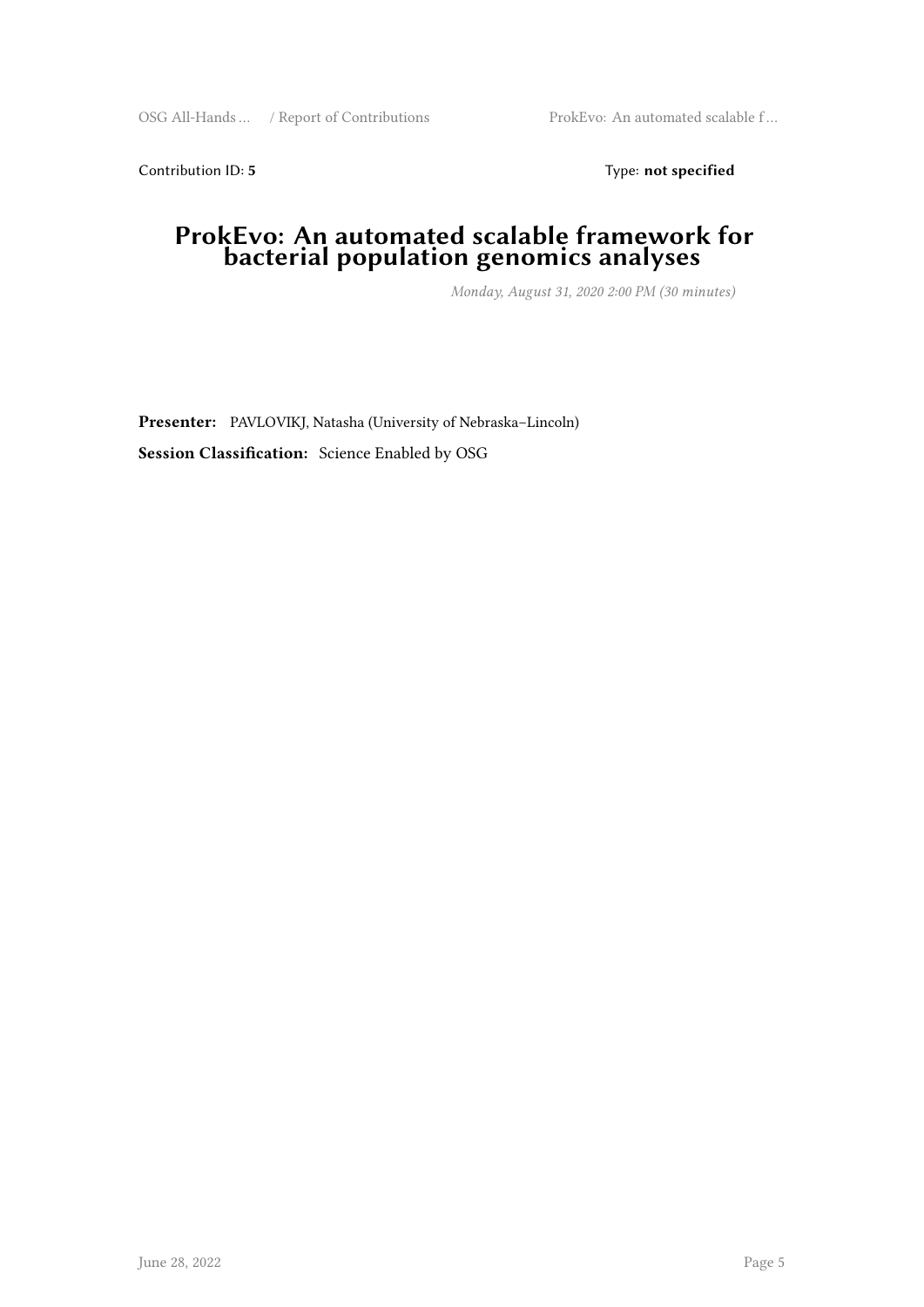Contribution ID: 6 Type: **not specified** 

#### **Virtual archaeology: Tomographic imaging of the Great Pyramid of Giza on the OSG**

*Monday, August 31, 2020 2:30 PM (30 minutes)*

**Summary**

**Presenter:** BROSS, Alan (Fermilab)

**Session Classification:** Science Enabled by OSG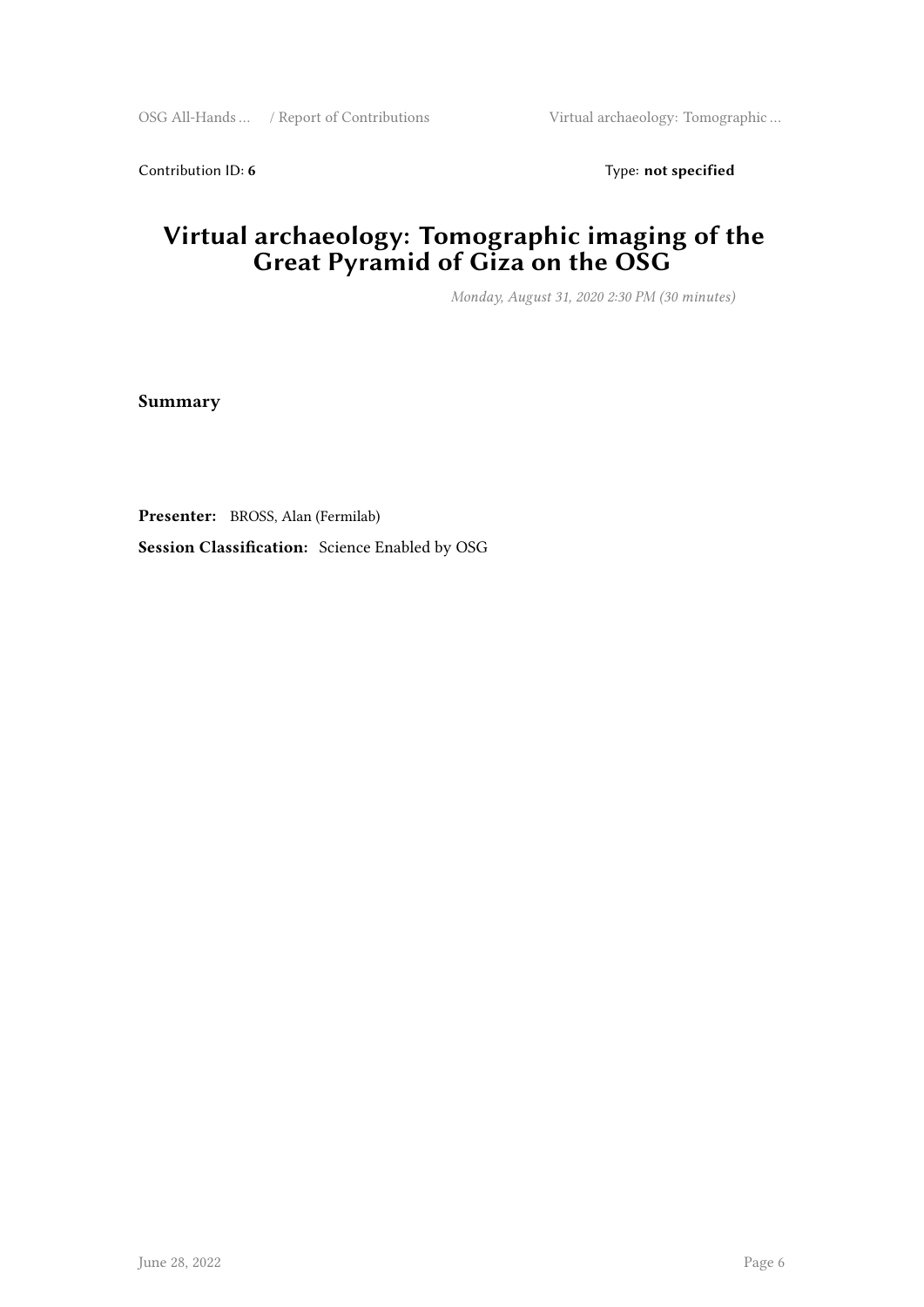Contribution ID: 7 Type: **not specified** 

## **Predicting protein activity with high-throughput machine learning**

*Wednesday, September 2, 2020 11:00 AM (20 minutes)*

**Summary**

**Presenter:** GELMAN, Sam (University of Wisconsin–Madison)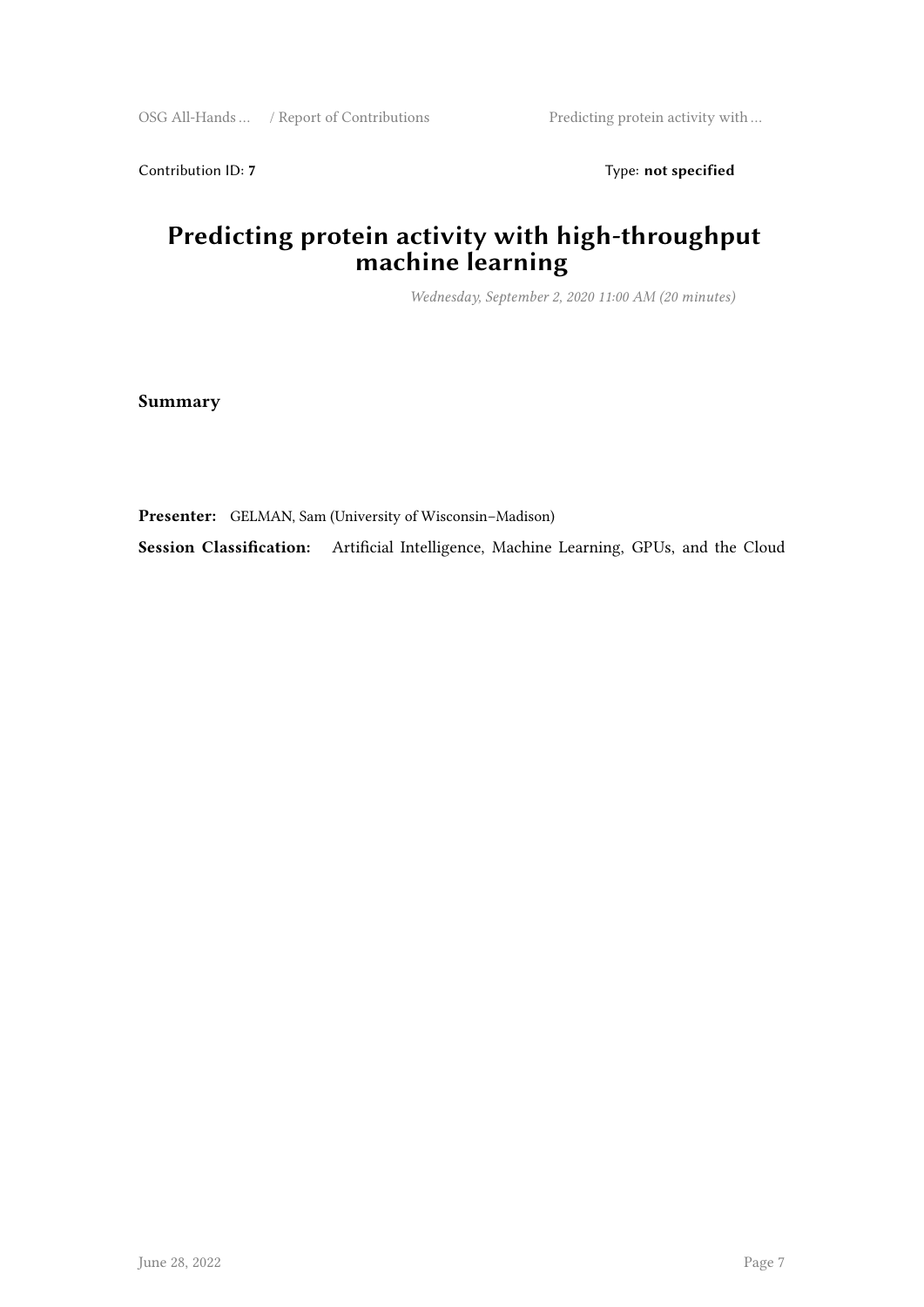Contribution ID: 8 Type: **not specified** 

#### **Empowering ML accelerated molecular modeling workflows with OSG Connect**

*Wednesday, September 2, 2020 11:20 AM (20 minutes)*

**Presenter:** ZUBATYUK, Roman (Carnegie Mellon University)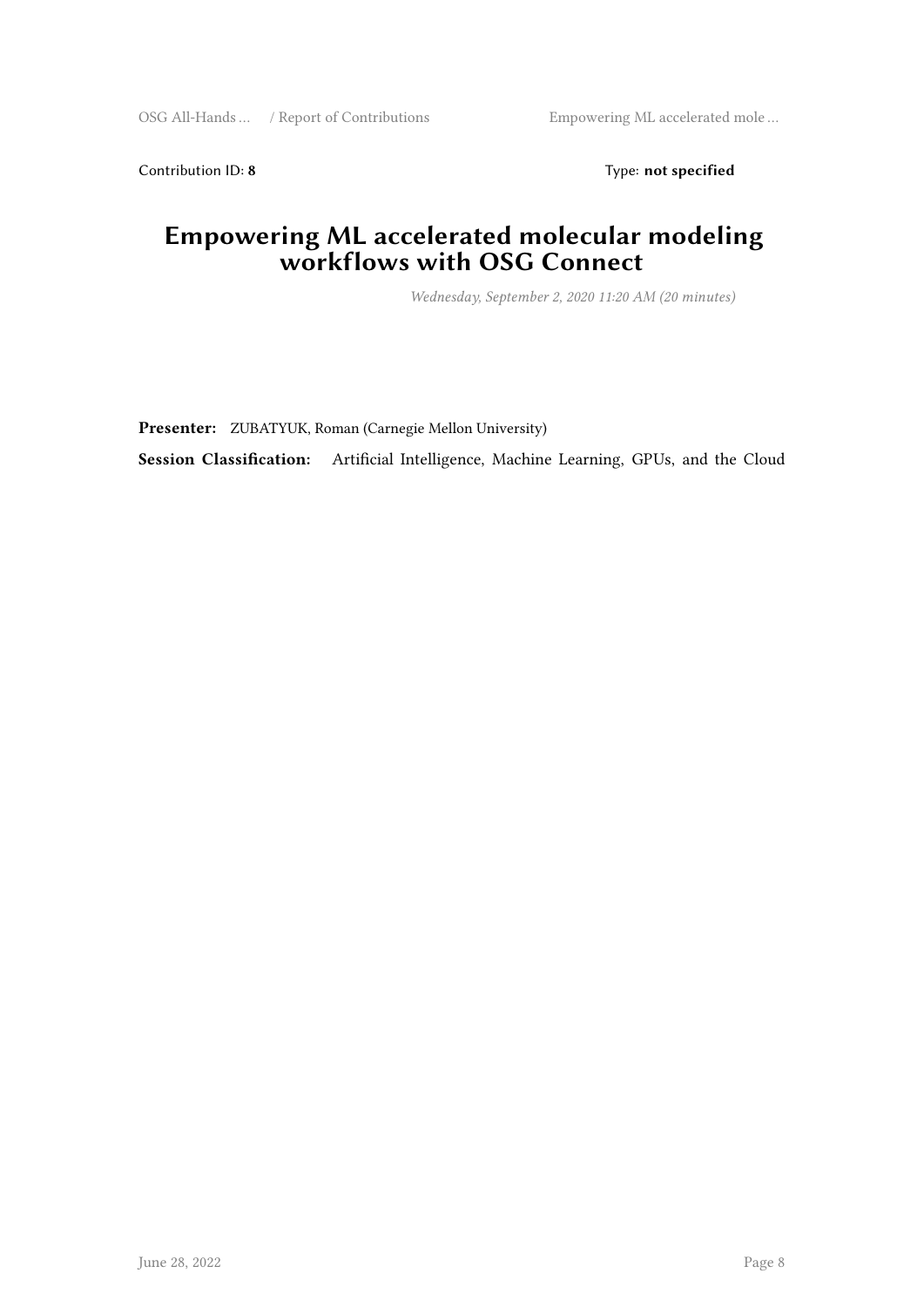Contribution ID: 9 Type: **not specified** 

## **IceCube in the Clouds**

*Wednesday, September 2, 2020 11:40 AM (25 minutes)*

**Presenter:** RIEDEL, Benedikt (University of Wisconsin–Madison)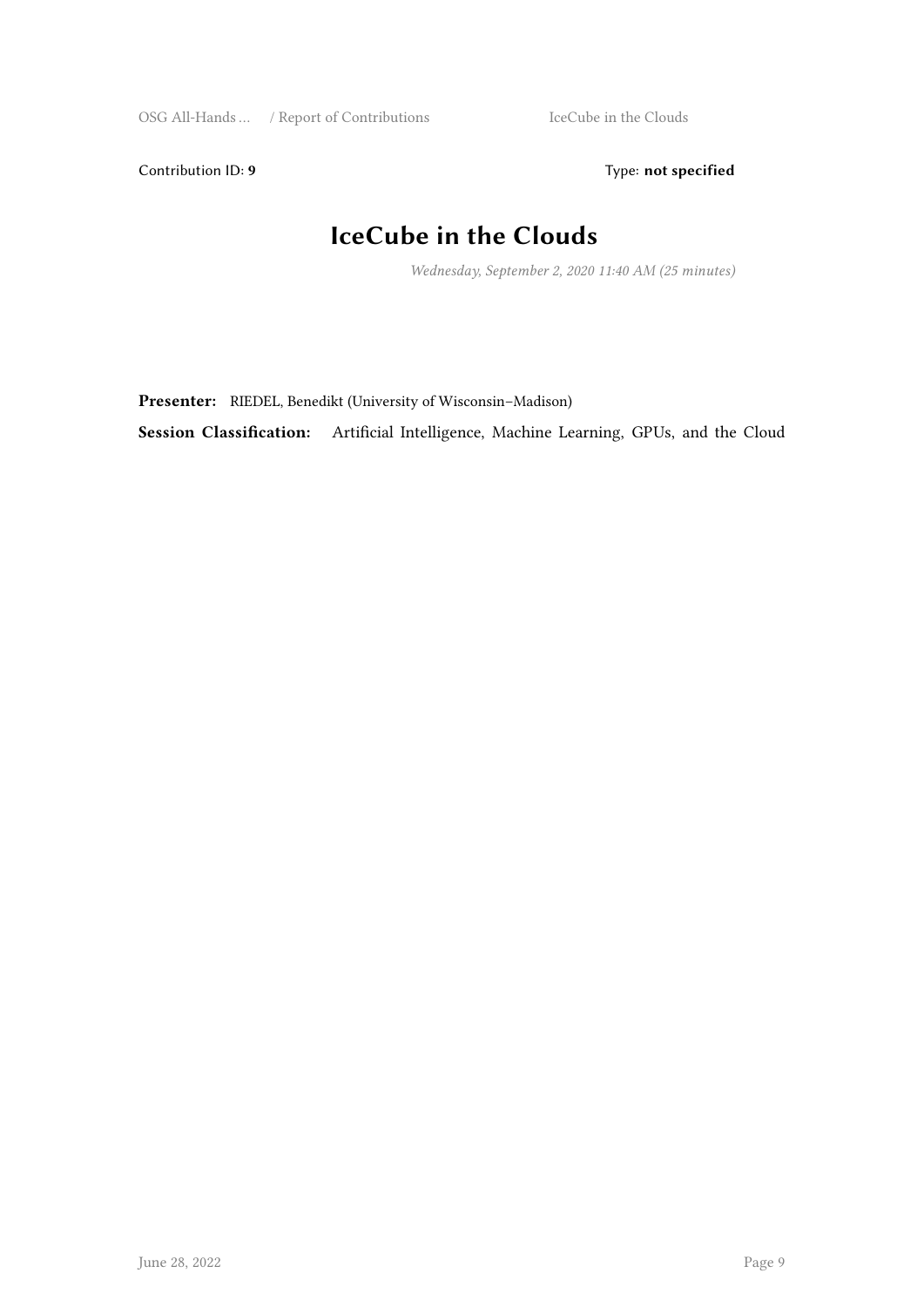Contribution ID: 10 Type: not specified

# **OSG features to support machine learning**

*Wednesday, September 2, 2020 12:05 PM (25 minutes)*

**Presenter:** RYNGE, Mats (USC / Information Sciences Institute)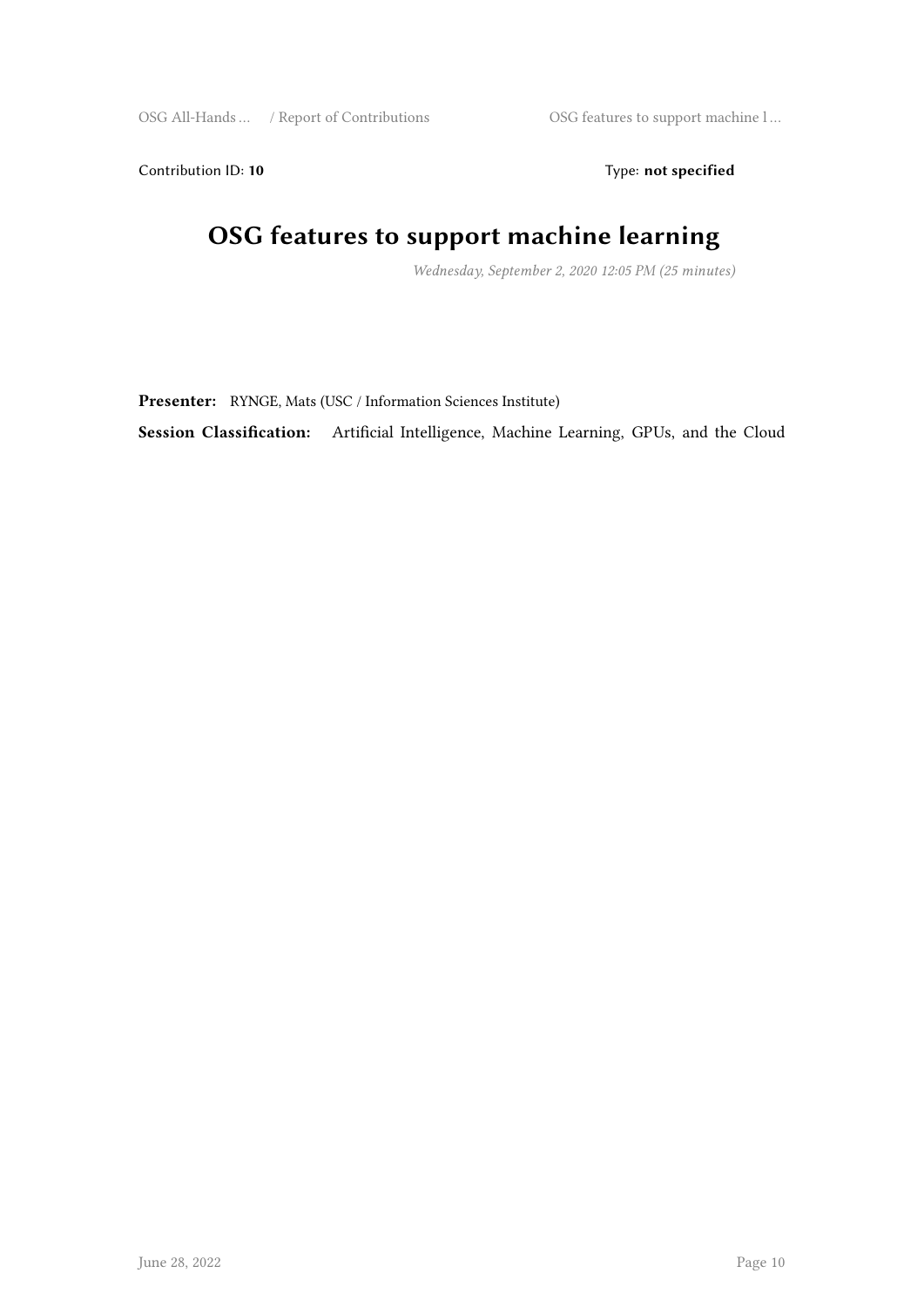Contribution ID: 11 Type: **not specified** 

## **David Swanson Memorial: Introductory remarks**

*Tuesday, September 1, 2020 10:40 AM (10 minutes)*

**Presenters:** BLOOM, Ken (University of Nebraska-Lincoln); Prof. LIVNY, Miron (University of Wisconsin–Madison)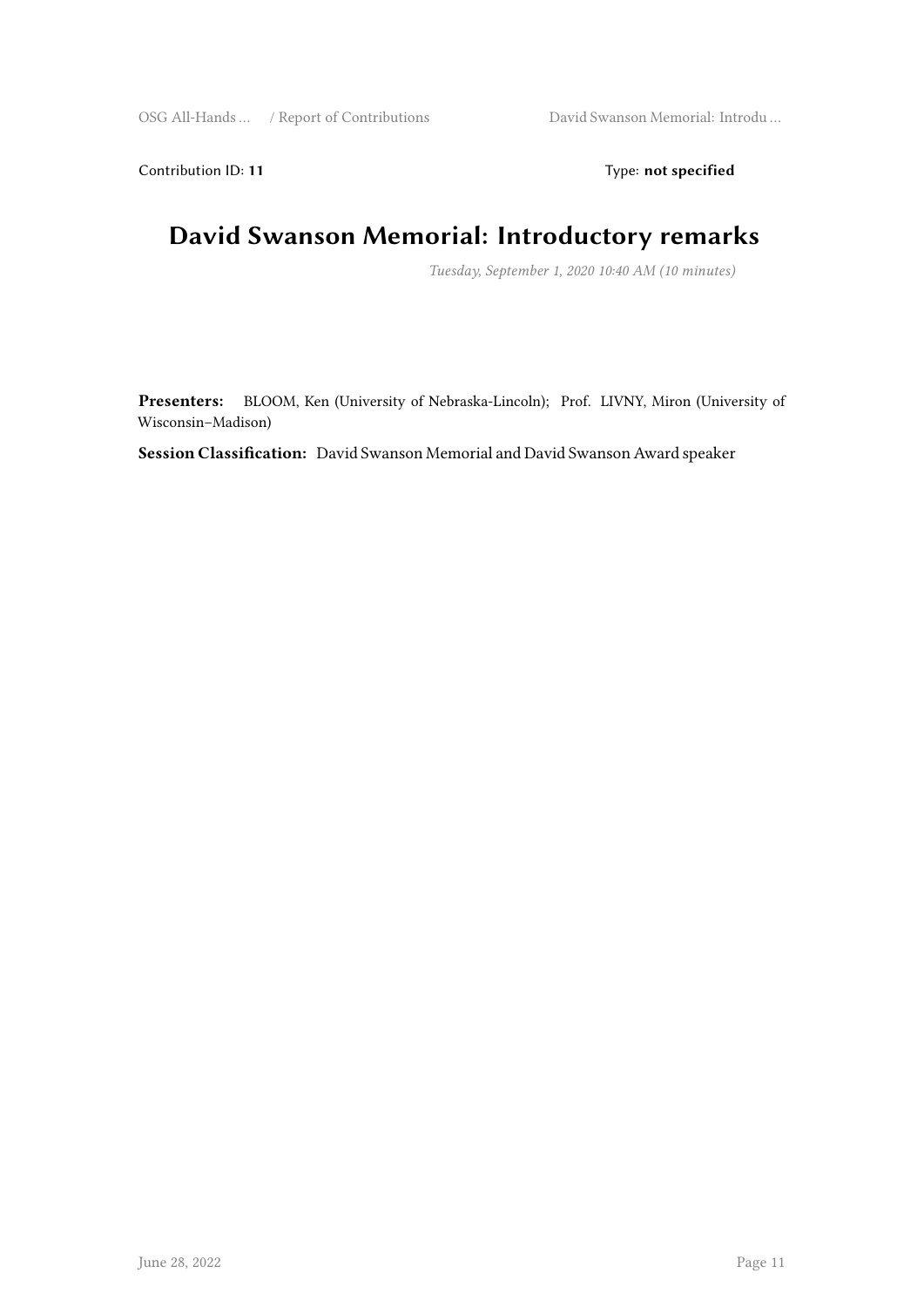Contribution ID: 12 Type: not specified

### **David on campus: Building a model campus computing center**

*Tuesday, September 1, 2020 10:50 AM (20 minutes)*

**Presenter:** LUNDSTEDT, Carl (CMS)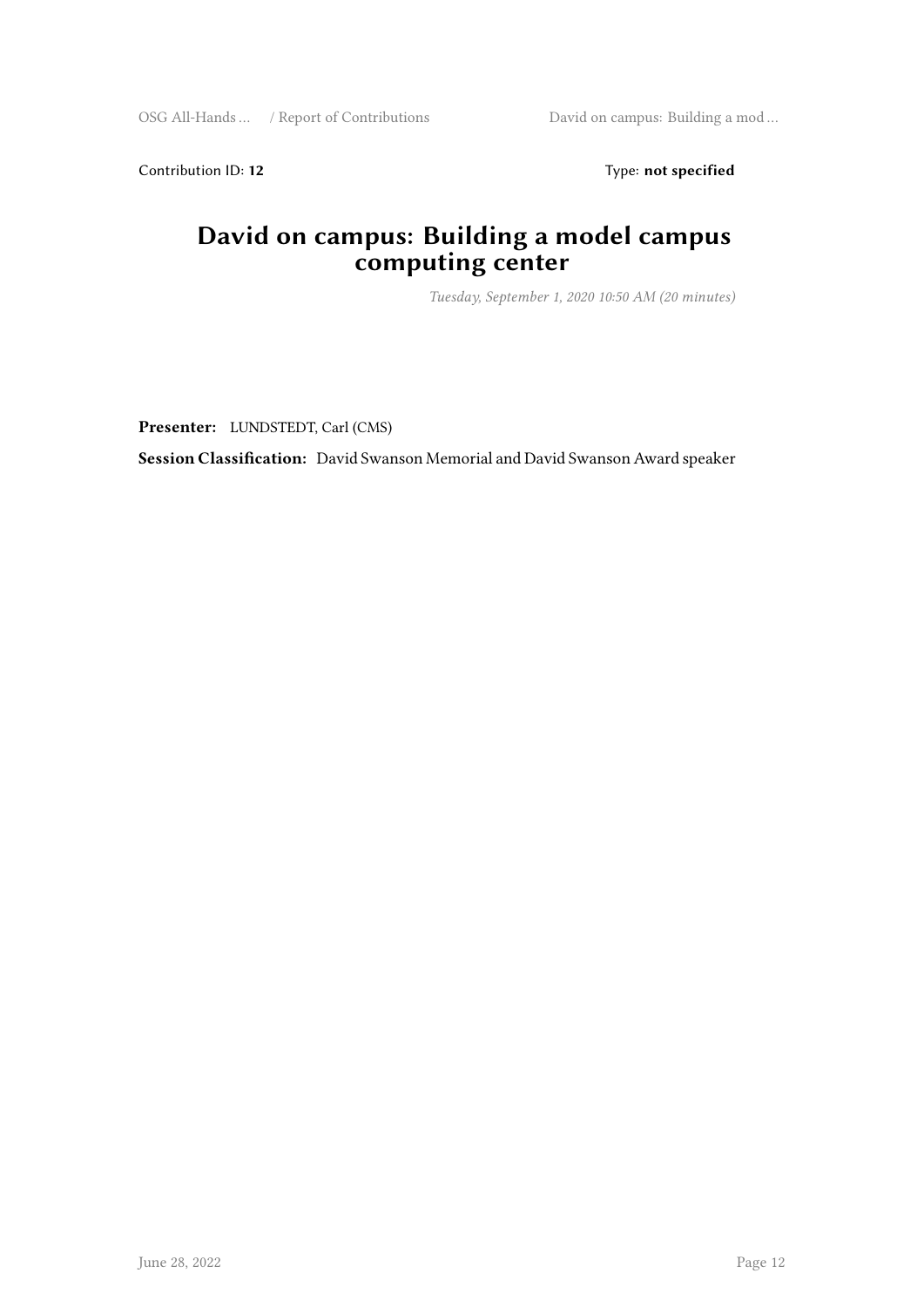Contribution ID: 13 Type: **not specified** 

## **David on campus: Supporting the life sciences**

*Tuesday, September 1, 2020 11:10 AM (15 minutes)*

**Presenter:** CLARKE, Jennifer (University of Nebraska–Lincoln)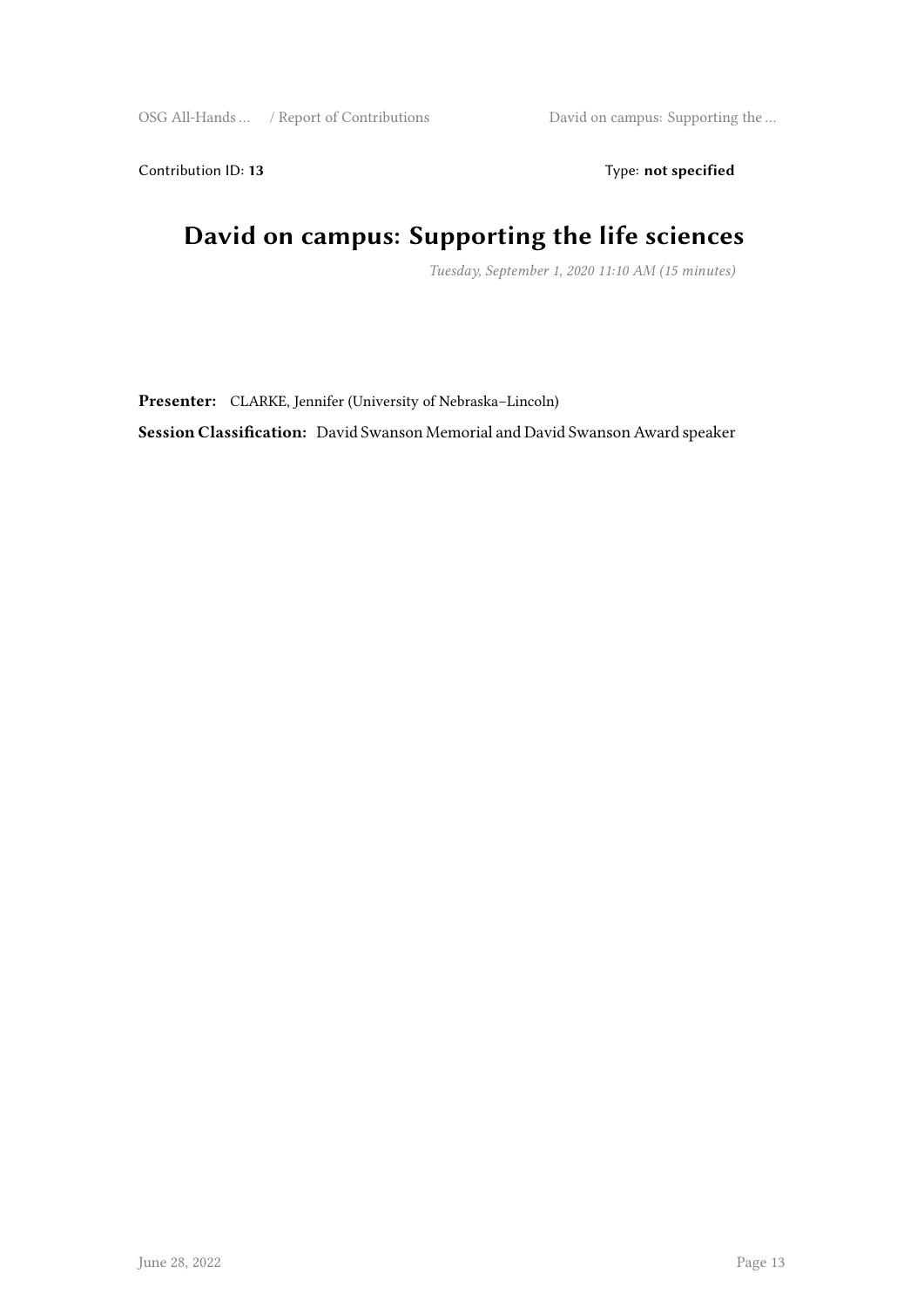Contribution ID: 14 Type: **not specified** 

## **David in the region: The Great Plains Network**

*Tuesday, September 1, 2020 11:25 AM (15 minutes)*

**Presenter:** BROWN, Carrie (University of Nebraska–Lincoln)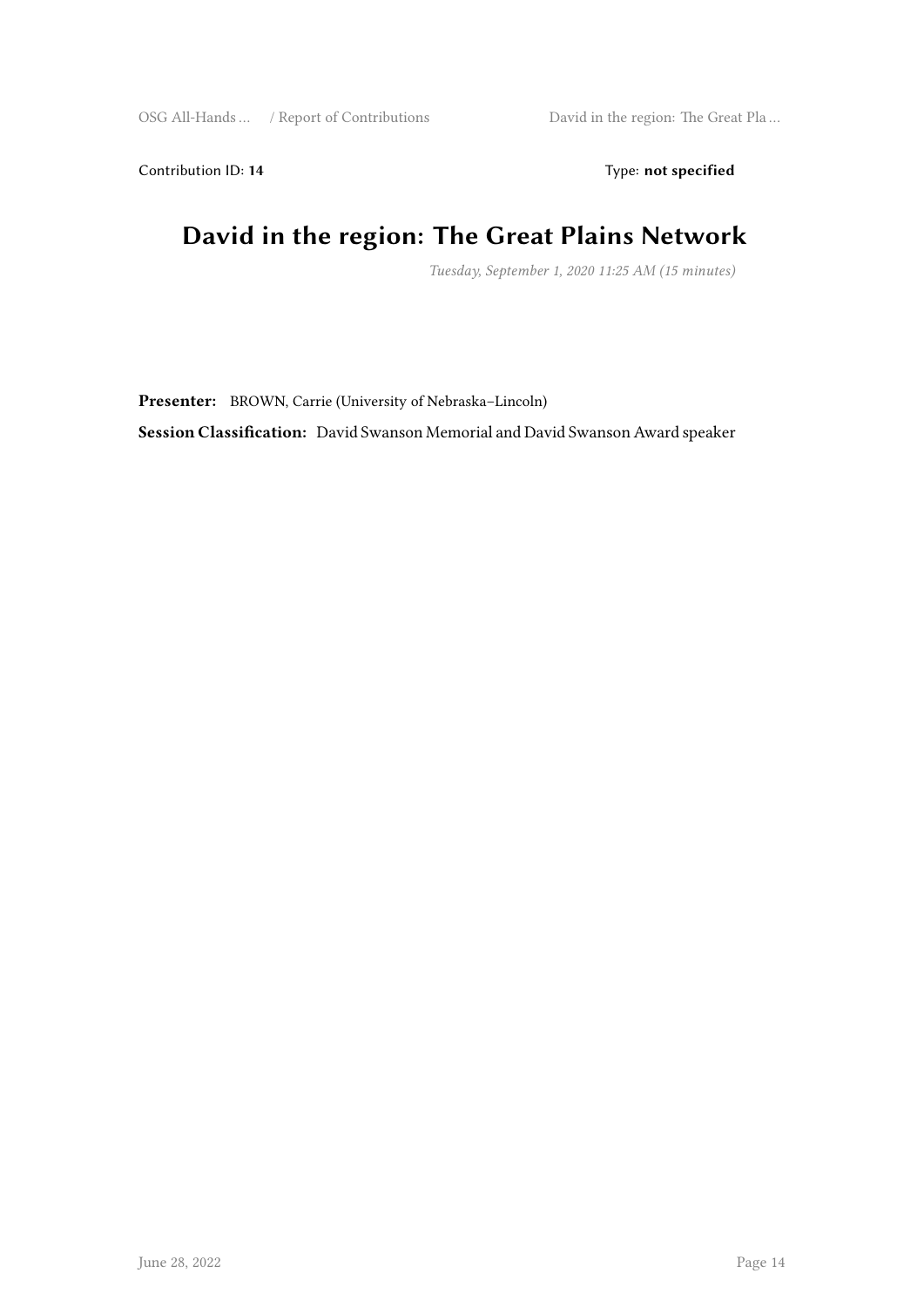Contribution ID: 15 Type: **not specified** 

## **David in the world: International connections**

*Tuesday, September 1, 2020 11:40 AM (15 minutes)*

**Presenter:** BOCKELMAN, Brian (Morgridge Institute for Research) **Session Classification:** David Swanson Memorial and David Swanson Award speaker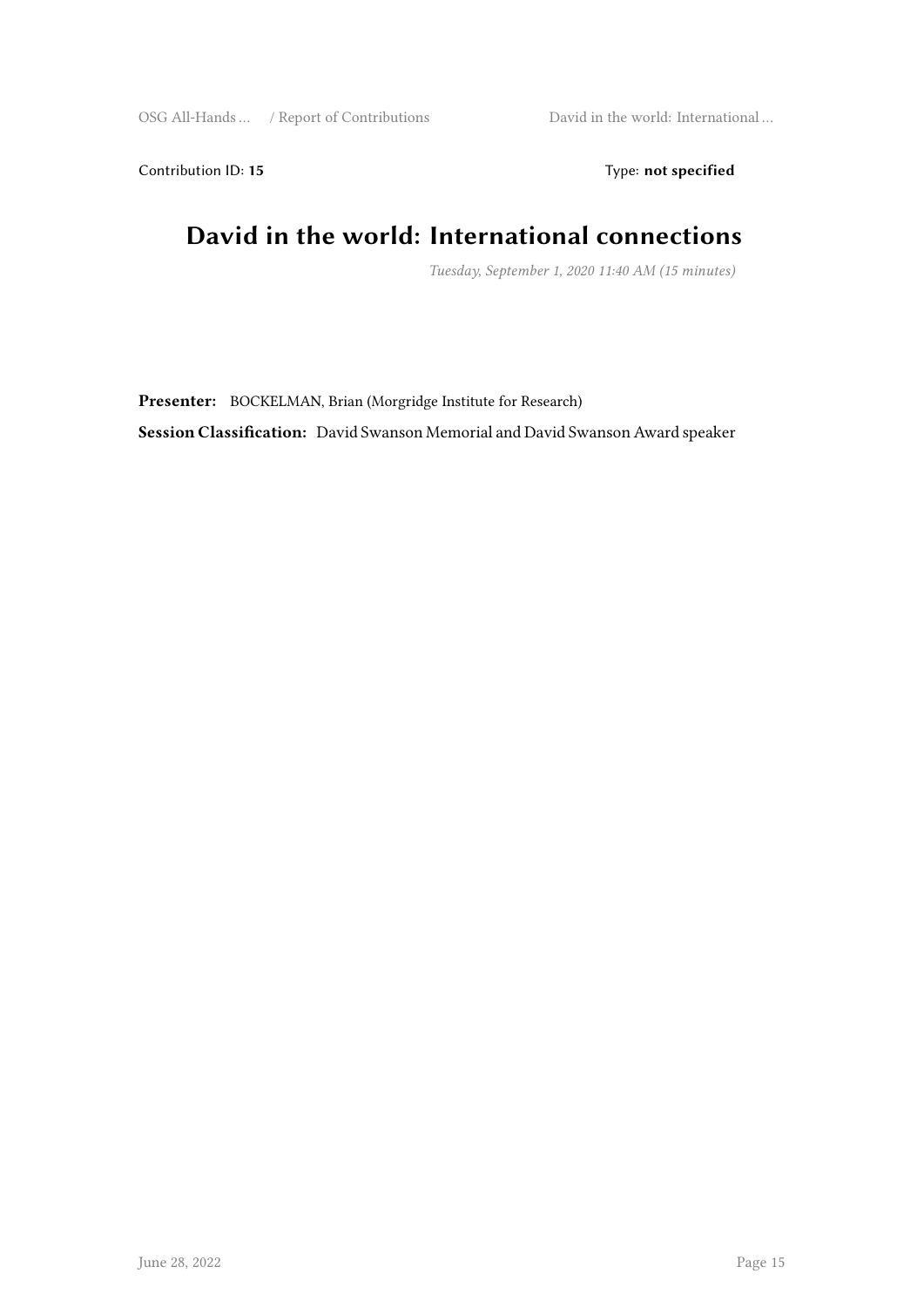Contribution ID: 16 Type: **not specified** 

## **David Swanson Memorial: Closing remarks**

*Tuesday, September 1, 2020 11:55 AM (10 minutes)*

**Presenter:** WUERTHWEIN, Frank (UCSD)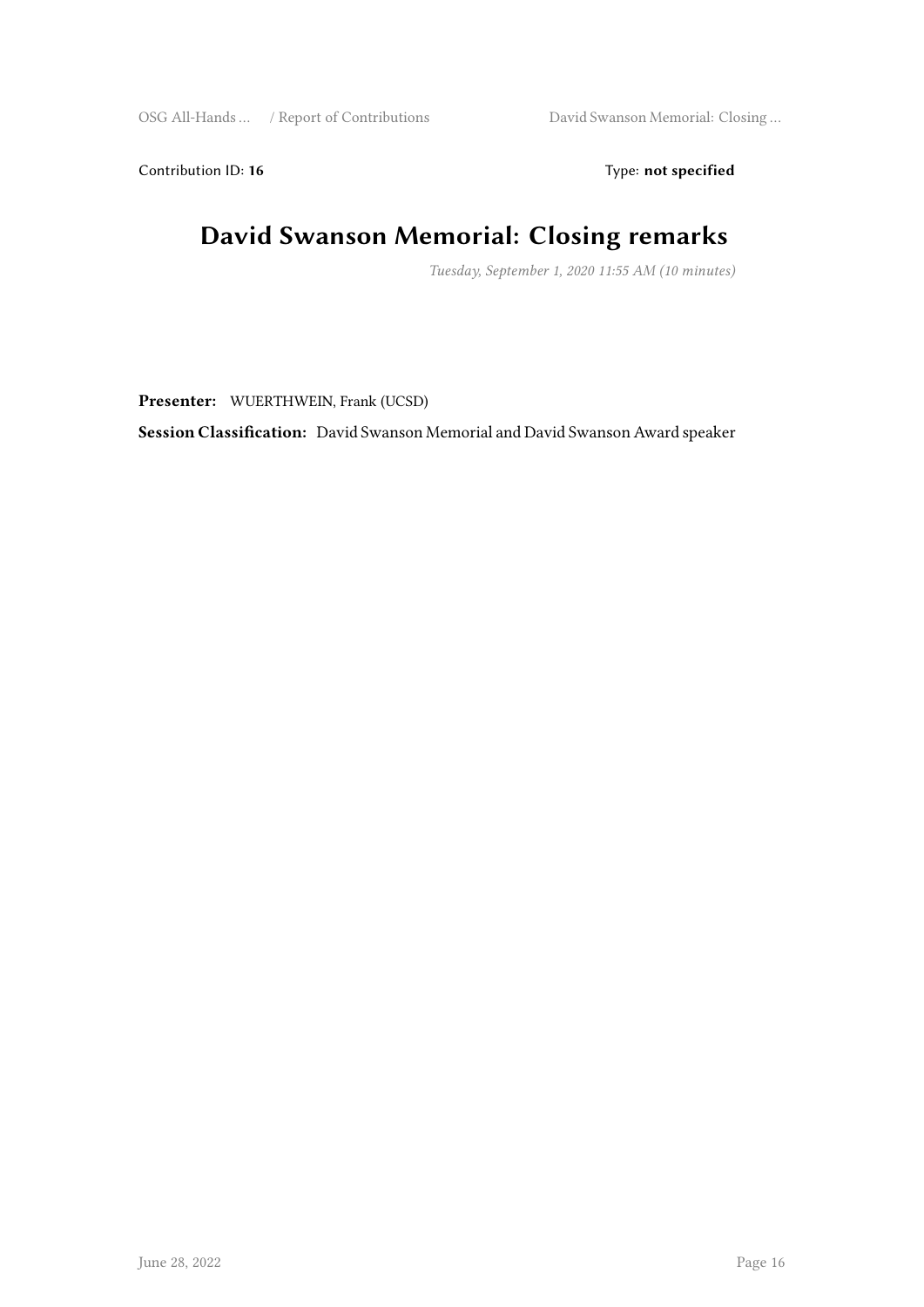Contribution ID: 17 Type: **not specified** 

# **Presentation of inaugural David Swanson Awards**

*Tuesday, September 1, 2020 12:05 PM (5 minutes)*

**Presenter:** SWANSON, Ronda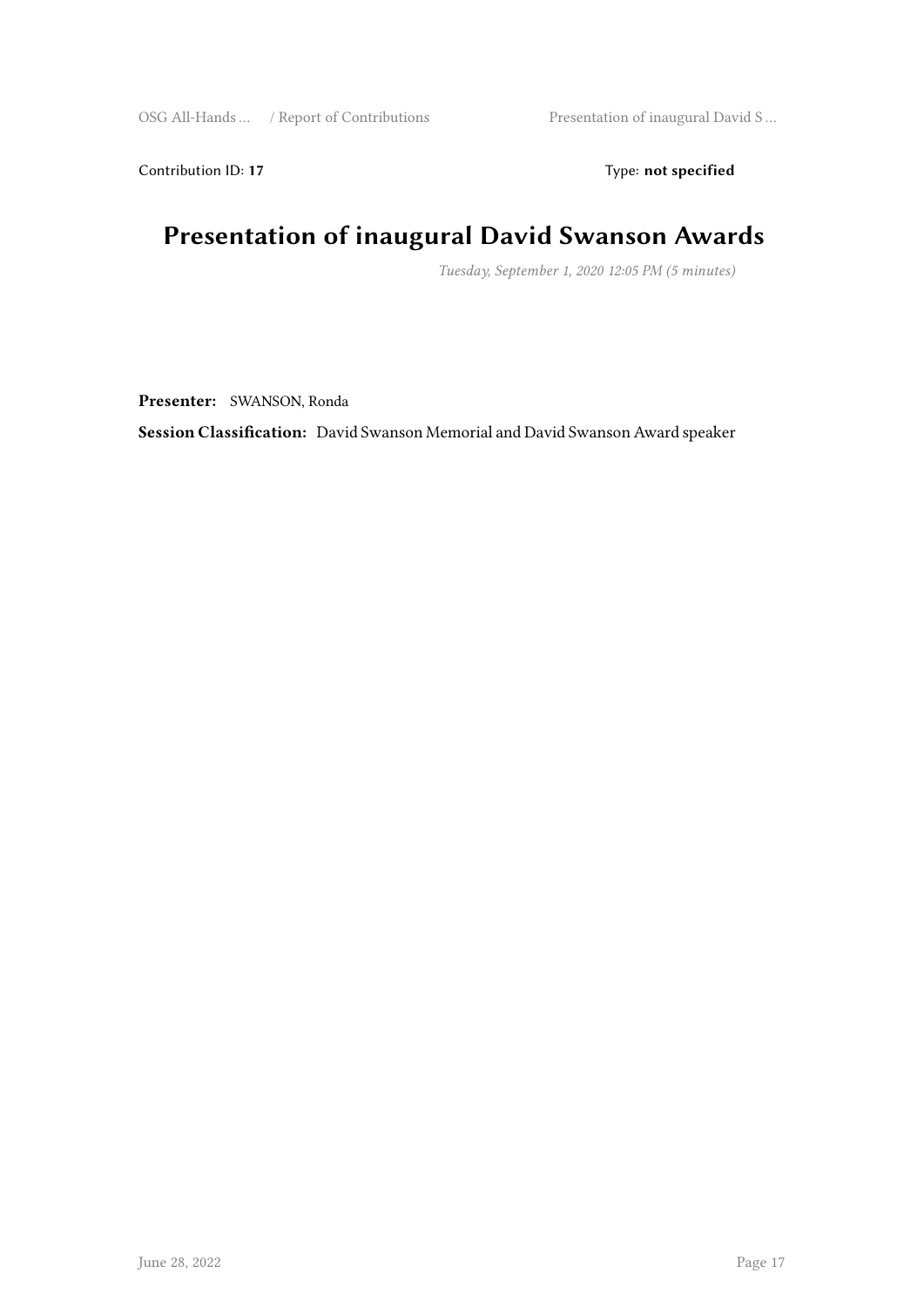Contribution ID: 18 Type: **not specified** 

## **Antimatter: Using High Throughput Computing to study very rare processes**

*Tuesday, September 1, 2020 12:10 PM (20 minutes)*

**Presenter:** SHUKLA, Anirvan (University of Hawaiʻi at Mānoa)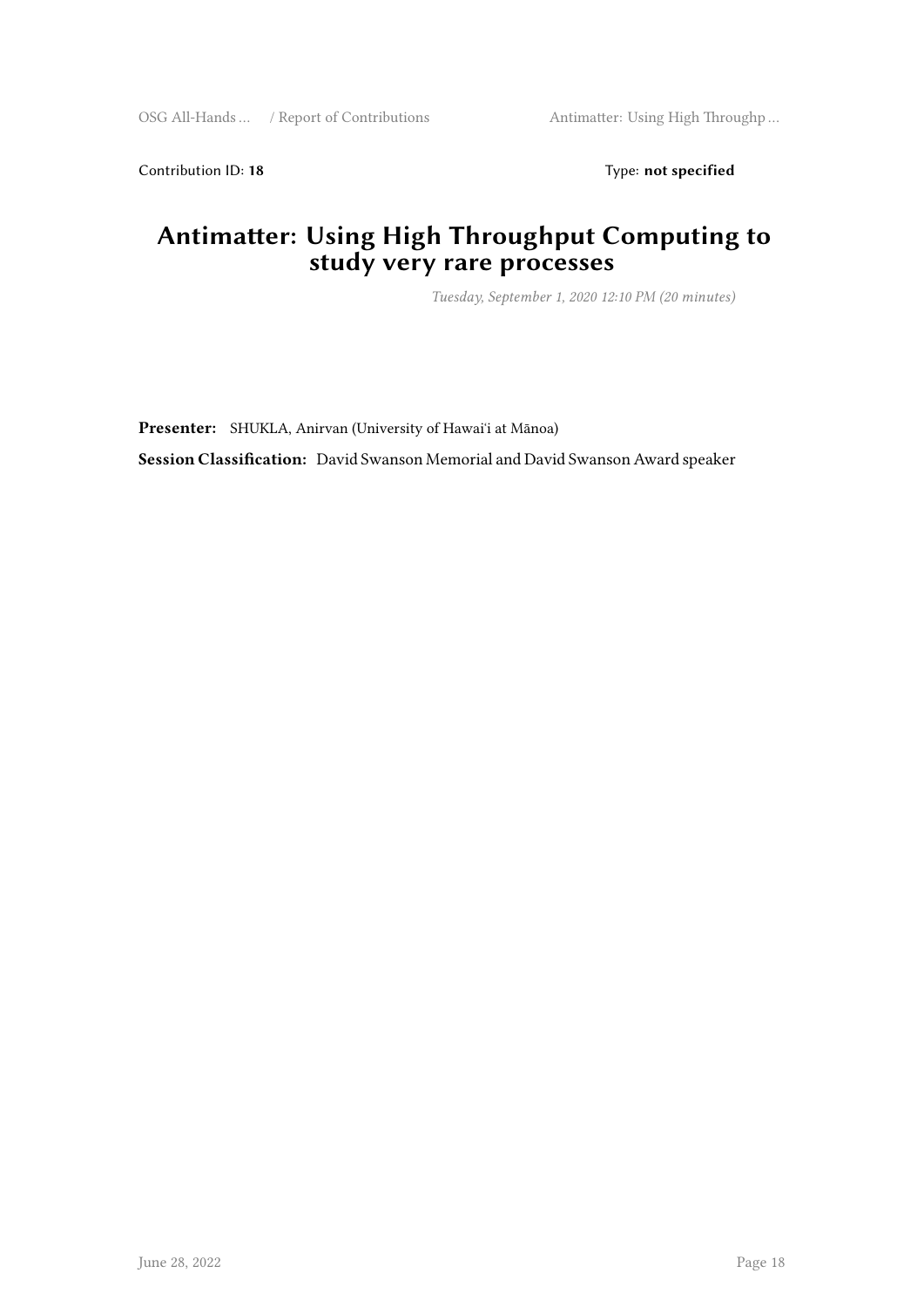Contribution ID: 19 Type: **not specified** 

## **Fermilab and OSG: Perspectives from neutrino, muon, and astronomy experiments**

*Thursday, September 3, 2020 10:45 AM (25 minutes)*

**Presenters:** HERNER, Kenneth (Fermilab); KIRBY, Michael (FNAL); ILLINGWORTH, Robert (Fermilab); HIMMEL, Alex (Fermilab)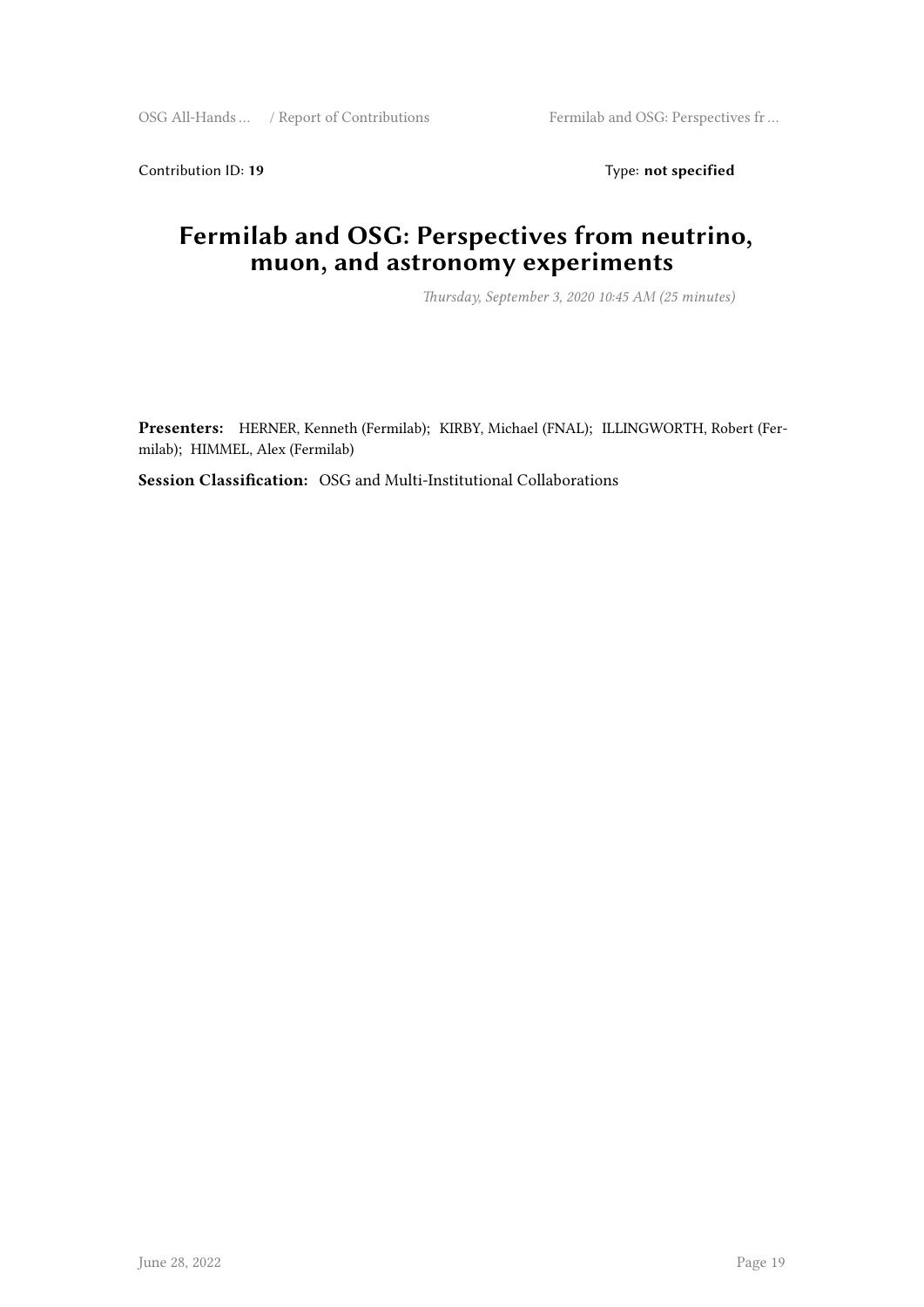Contribution ID: 20 Type: **not specified** 

#### **Efforts at Jefferson Lab on the OSG: CEBAF and the EIC**

*Thursday, September 3, 2020 11:10 AM (20 minutes)*

**Presenter:** ITO, Mark (Jefferson Lab)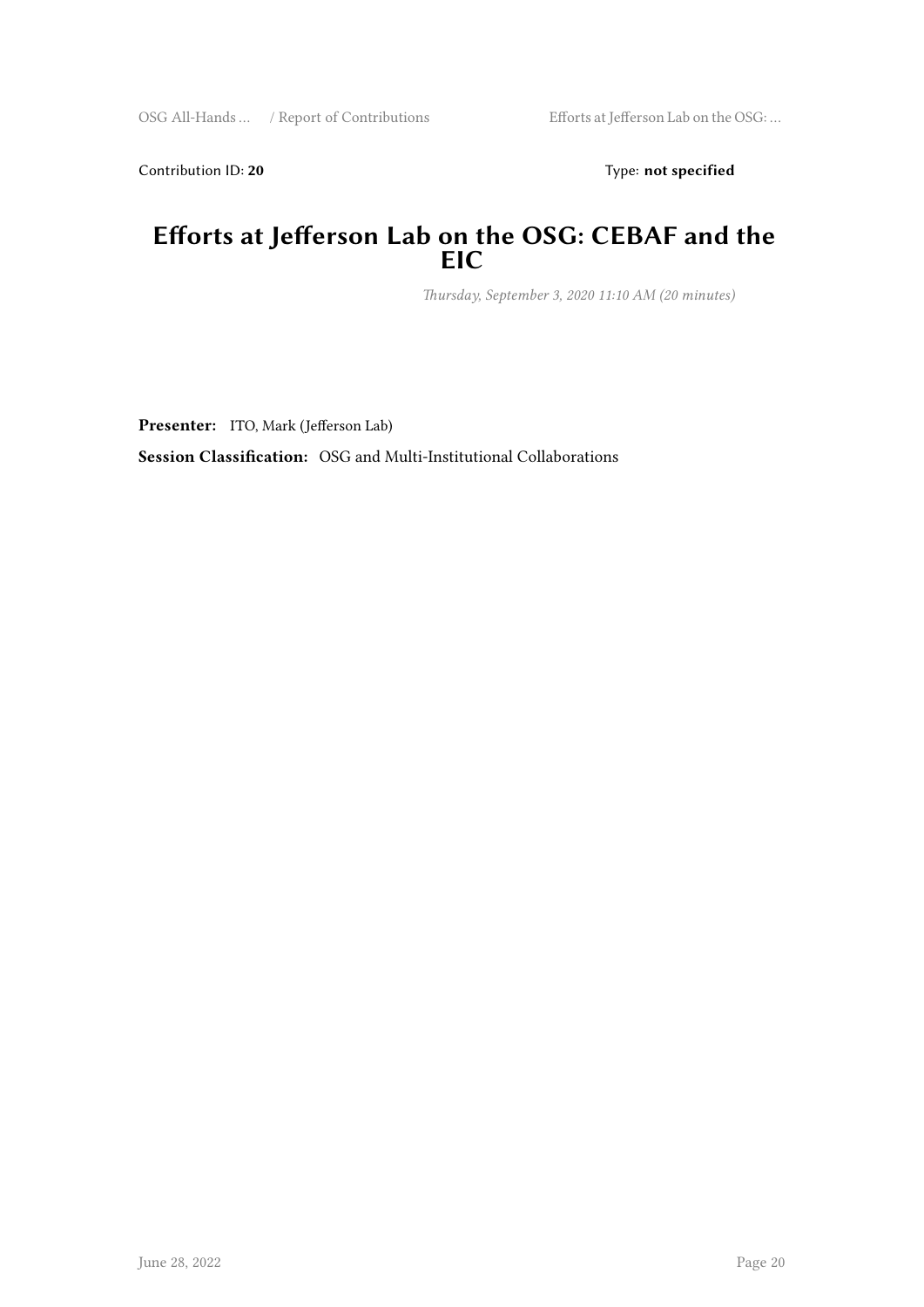Contribution ID: 21 Type: **not specified** 

#### **IGWN on the grid: More gravitational waves and more resources**

*Thursday, September 3, 2020 11:30 AM (20 minutes)*

**Presenter:** CLARK, James (Georgia Institute of Technology)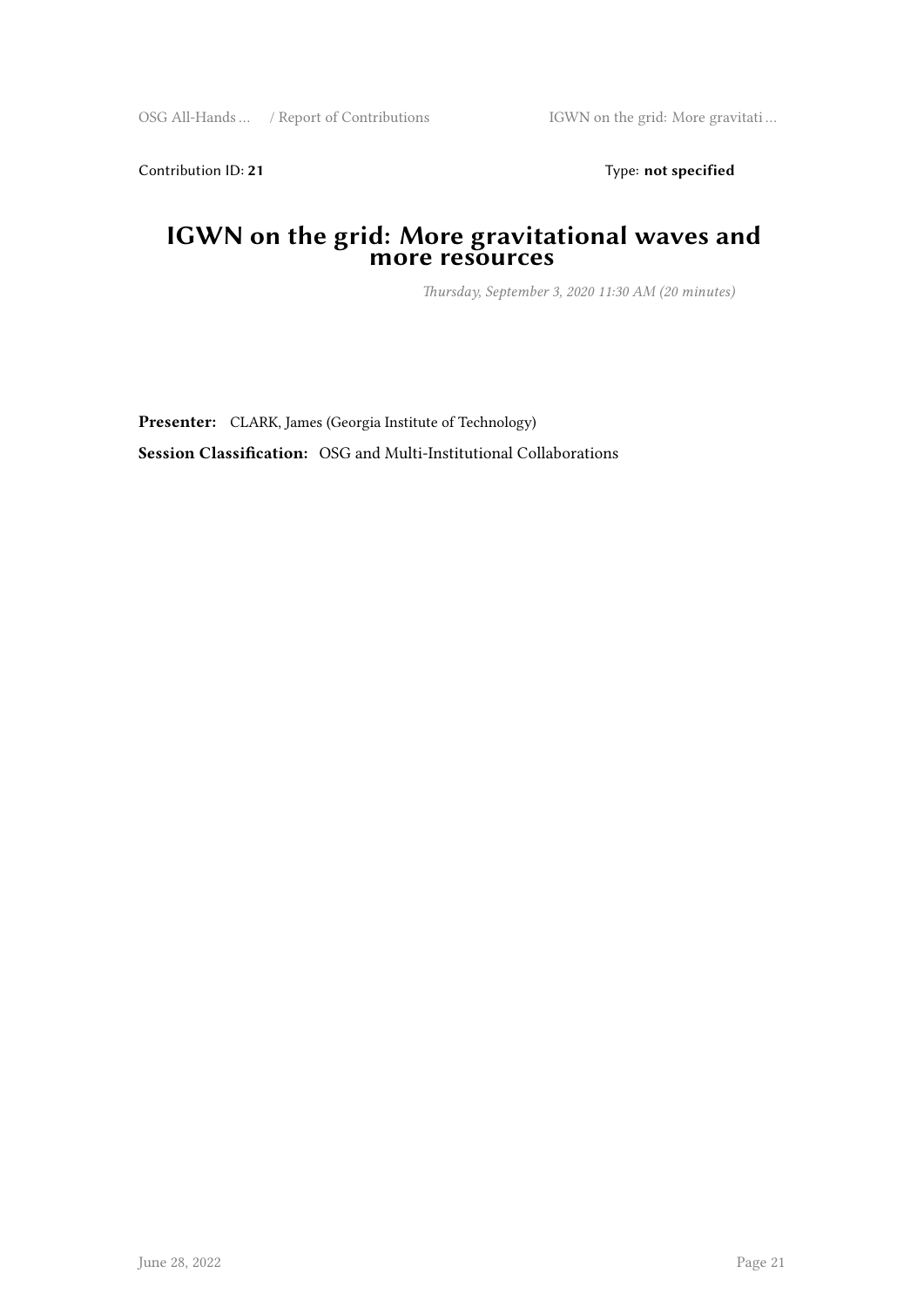Contribution ID: 22 Type: **not specified** 

#### **The South Pole Telescope and XENON experiments on OSG**

*Thursday, September 3, 2020 11:50 AM (20 minutes)*

**Summary**

**Presenters:** WHITEHORN, Nathan (Michigan State University); SHOCKLEY, Evan (University of Chicago)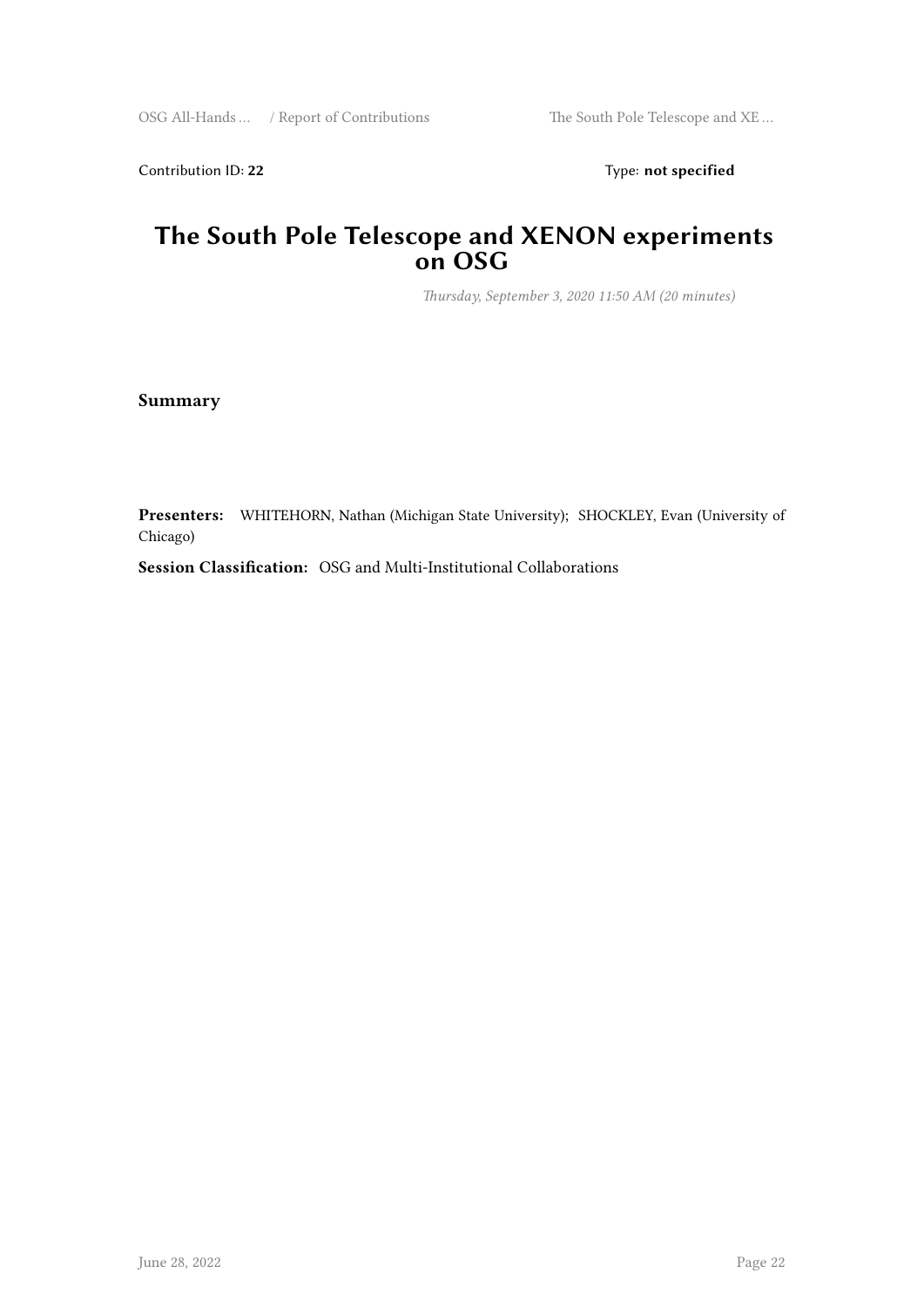Contribution ID: 23 Type: **not specified** 

# **Simulations for VERITAS on the OSG**

*Thursday, September 3, 2020 12:10 PM (20 minutes)*

**Summary**

**Presenter:** OTTE, Nepomuk (Georgia Institute of Technology)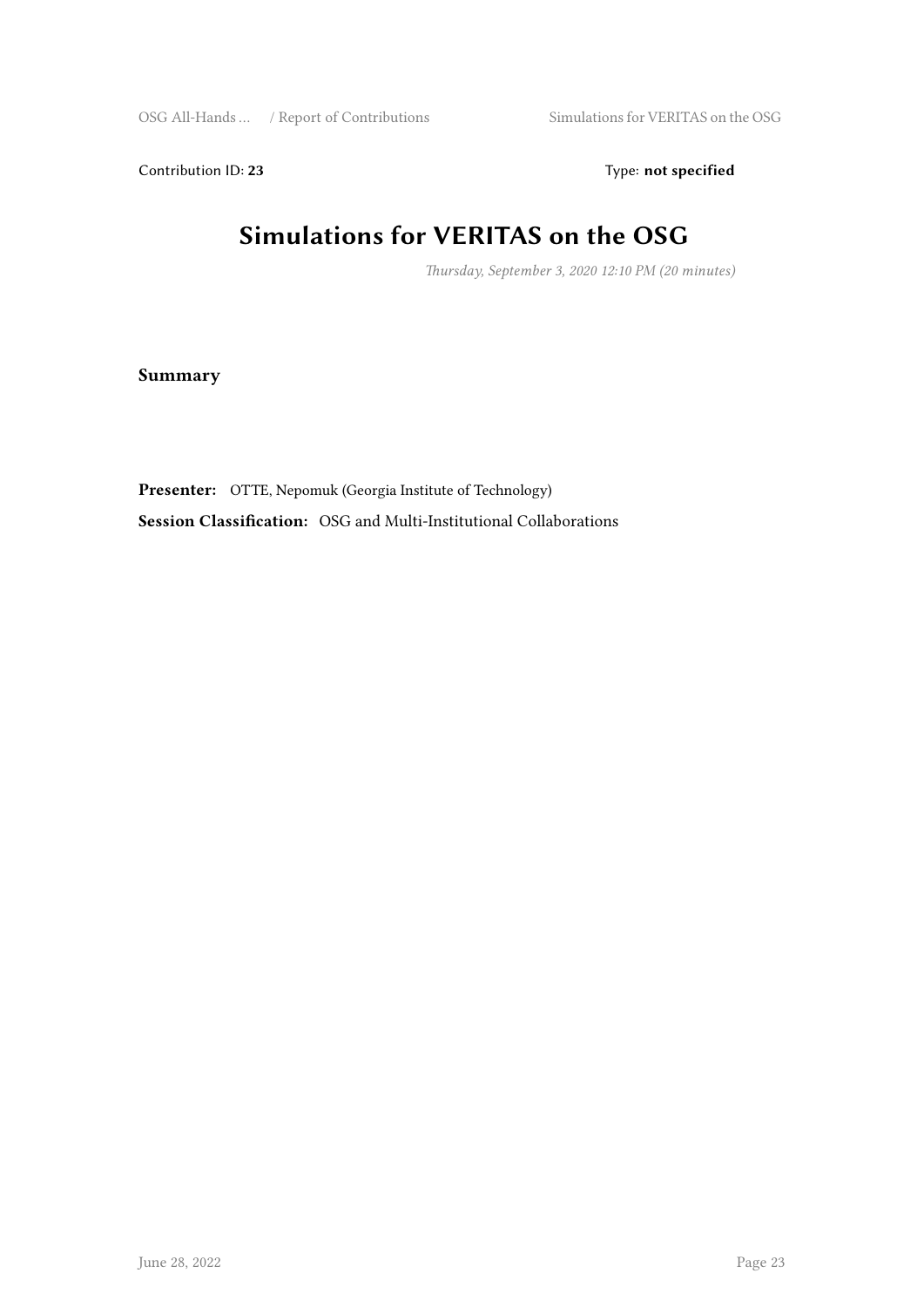Contribution ID: 24 Type: **not specified** 

## **StashCache: CDN for science**

*Wednesday, September 2, 2020 1:30 PM (20 minutes)*

**Presenter:** FAJARDO HERNANDEZ, Edgar (UCSD)

**Session Classification:** OSG Technology Updates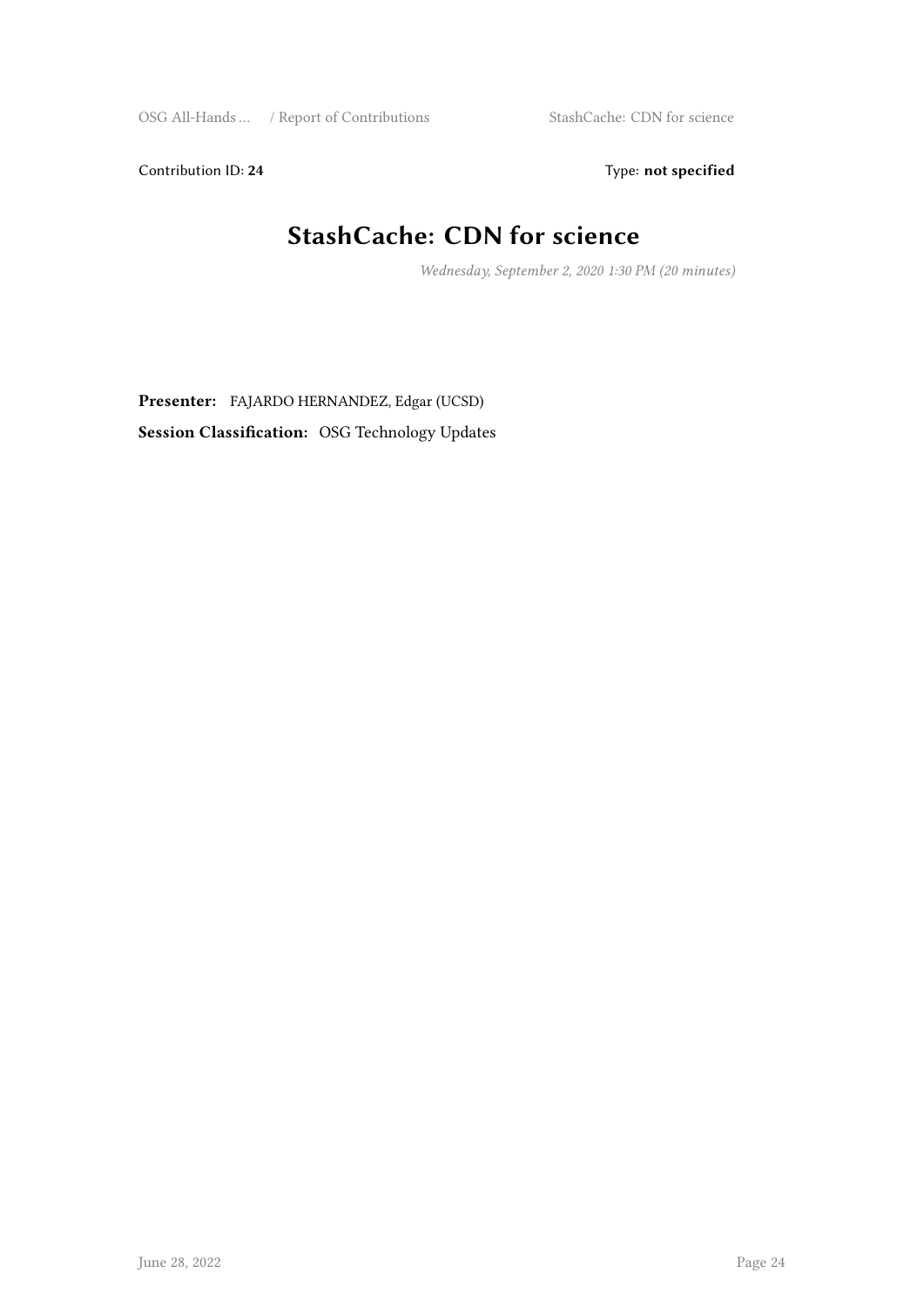Contribution ID: 25 Type: **not specified** 

# **OSG Networking activities and collaborations**

*Wednesday, September 2, 2020 1:50 PM (20 minutes)*

**Presenter:** MCKEE, Shawn (Univ. of Michigan)

**Session Classification:** OSG Technology Updates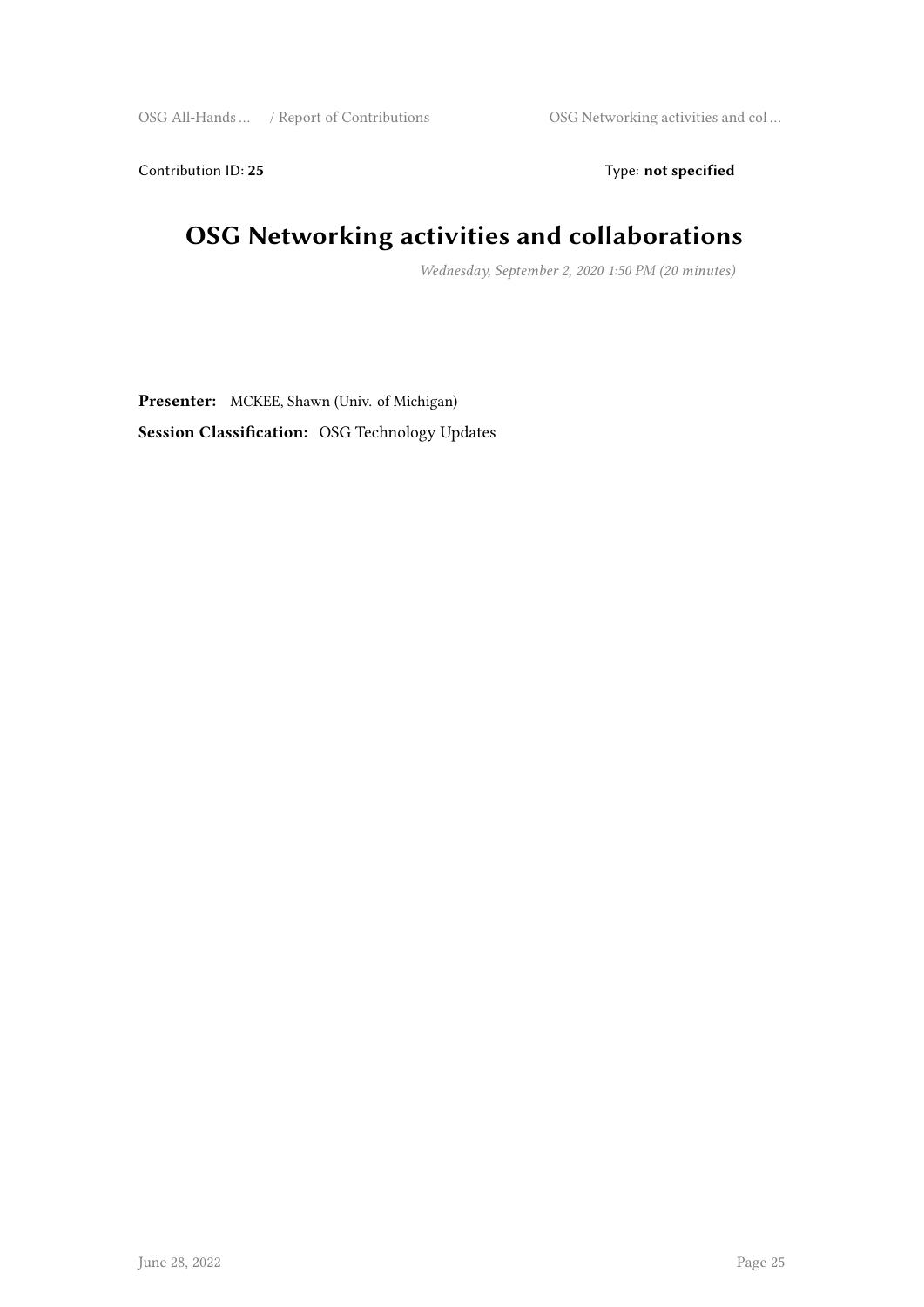Contribution ID: 26 Type: **not specified** 

## **Bring your own resources**

*Wednesday, September 2, 2020 2:10 PM (20 minutes)*

Presenters: RYNGE, Mats (USC / Information Sciences Institute); SEDORE, Eric (Syracuse University)

**Session Classification:** OSG Technology Updates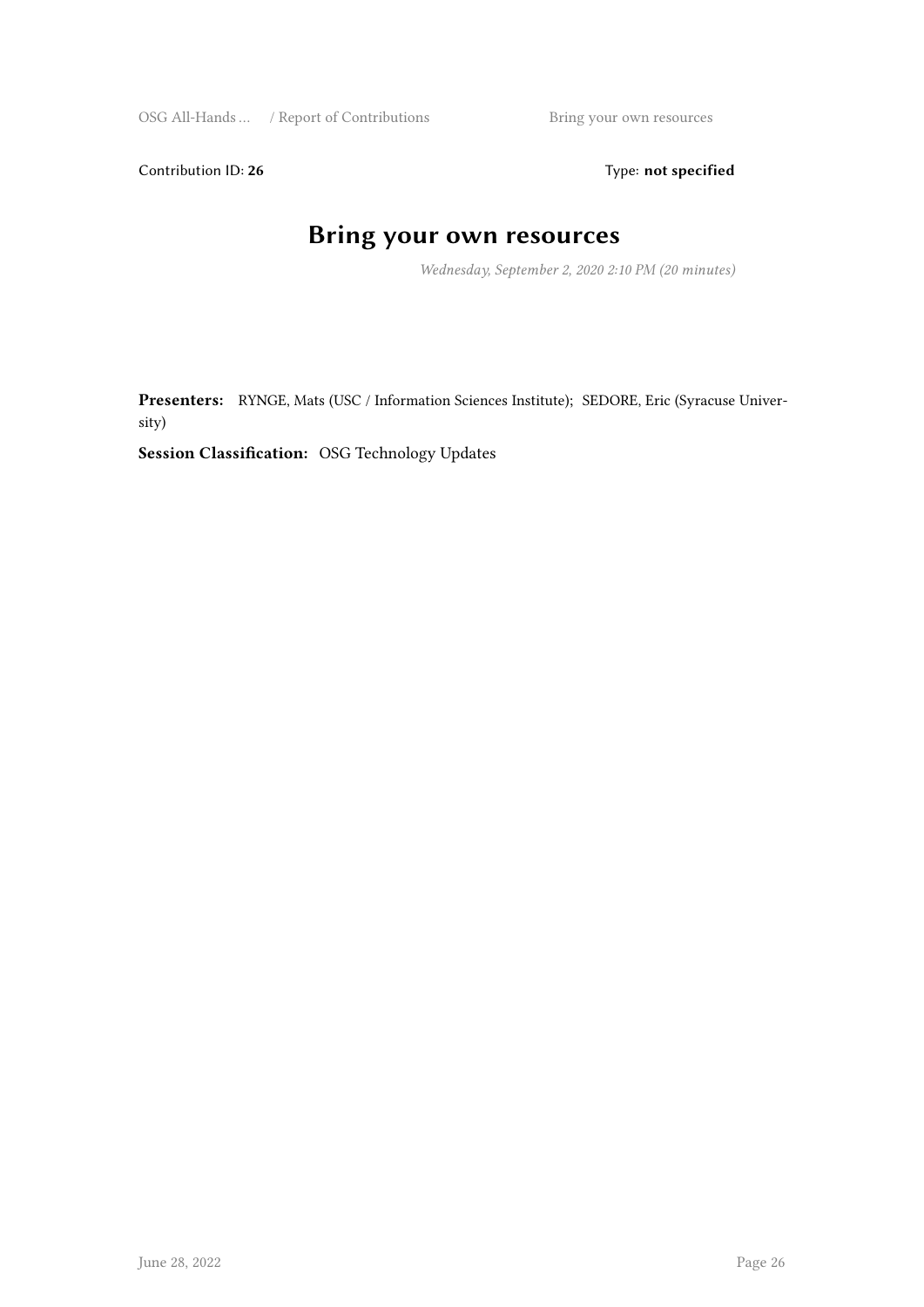Contribution ID: 27 Type: **not specified** 

# **Transformations in OSG Technology**

*Wednesday, September 2, 2020 2:30 PM (30 minutes)*

**Presenter:** BOCKELMAN, Brian (Morgridge Institute for Research) **Session Classification:** OSG Technology Updates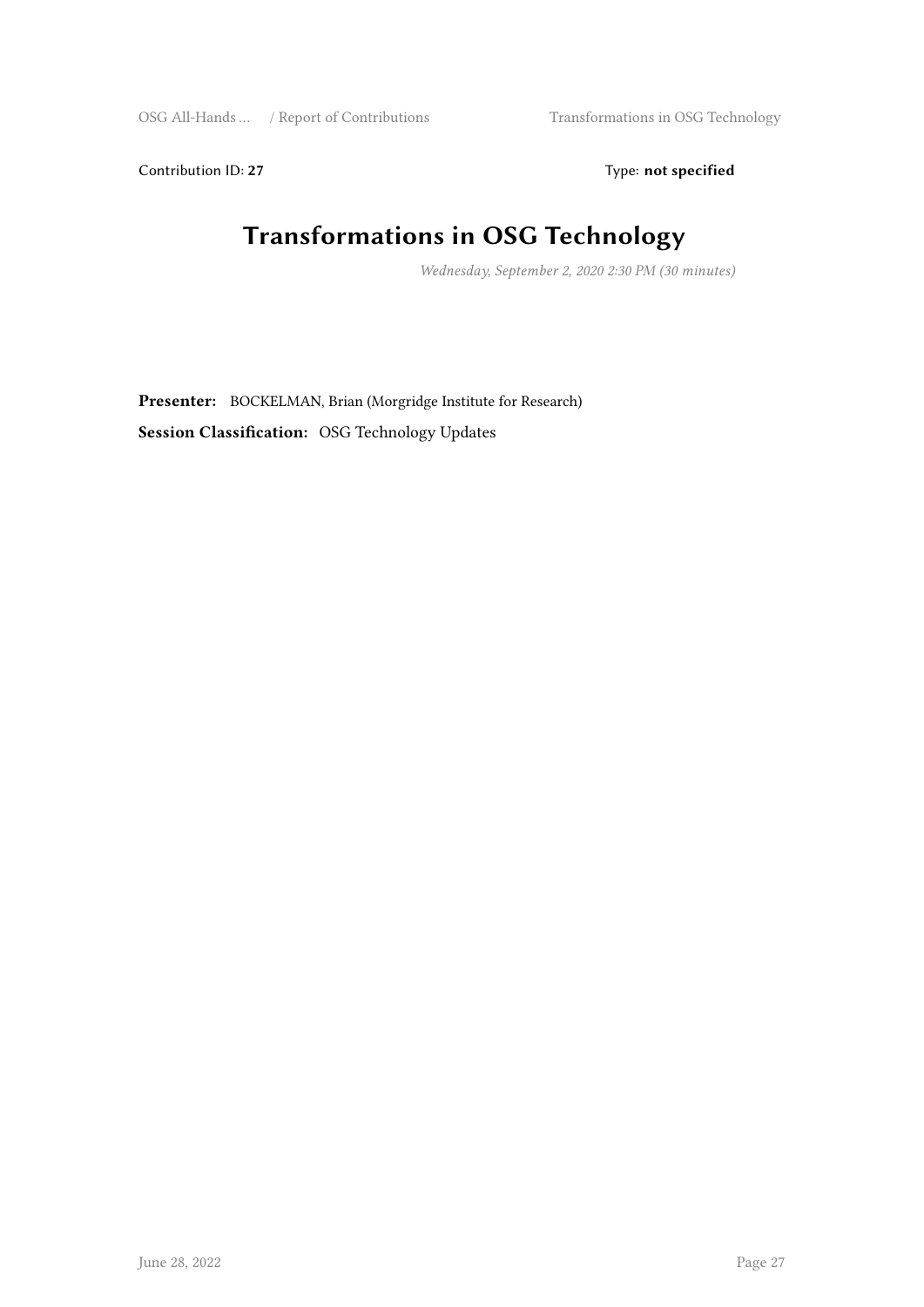OSG All-Hands ... / Report of Contributions Welcome

Contribution ID: 28 Type: **not specified** 

## **Welcome**

*Friday, September 4, 2020 11:00 AM (5 minutes)*

#### **Summary**

**Presenters:** MELO, Andrew (Vanderbilt University); GARDNER, Robert (University of Chicago)

**Session Classification:** OSG and U.S. LHC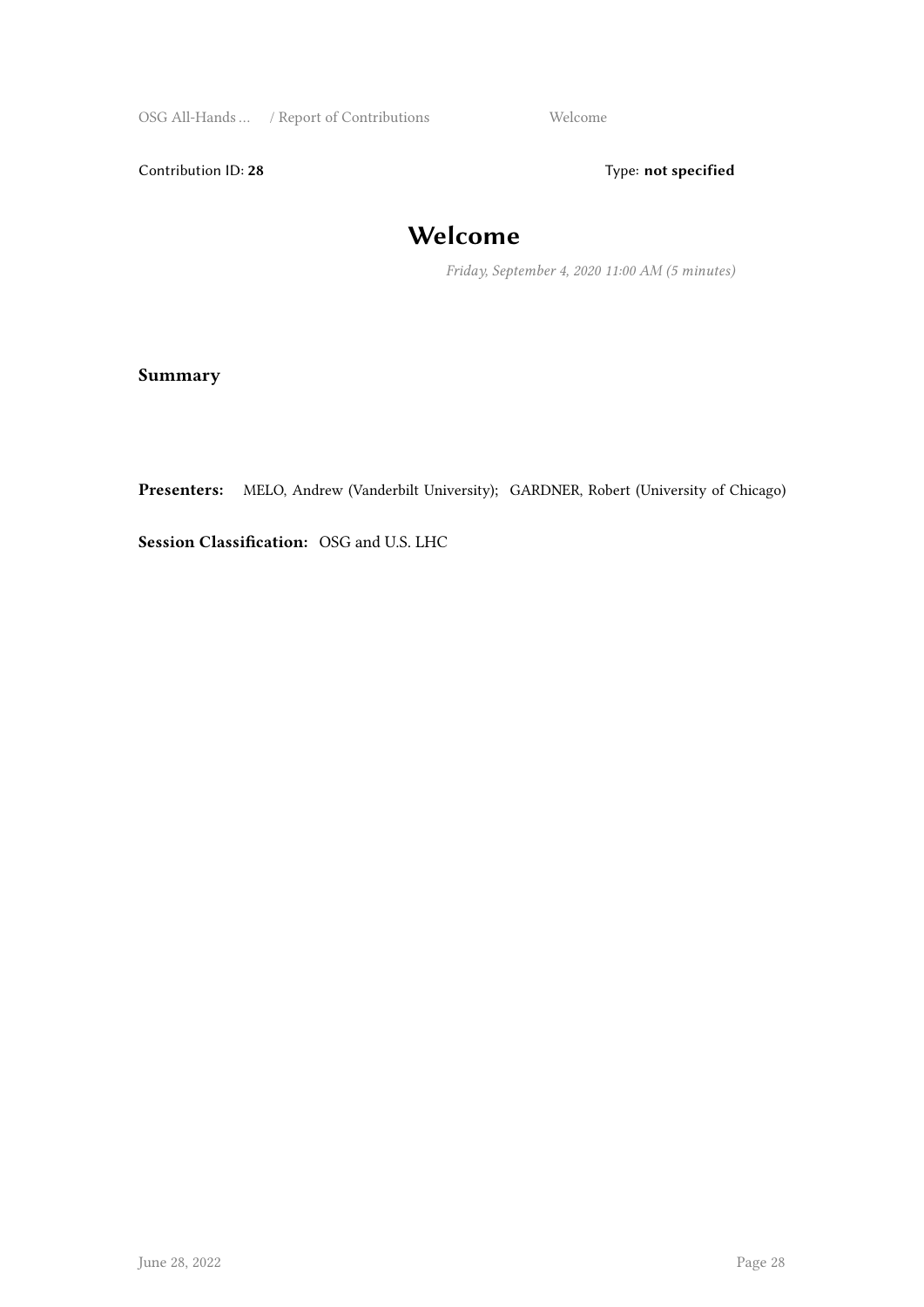Contribution ID: 29 Type: **not specified** 

## **A U.S. Data Lake**

*Friday, September 4, 2020 11:05 AM (20 minutes)*

**Presenter:** FAJARDO HERNANDEZ, Edgar (UCSD) **Session Classification:** OSG and U.S. LHC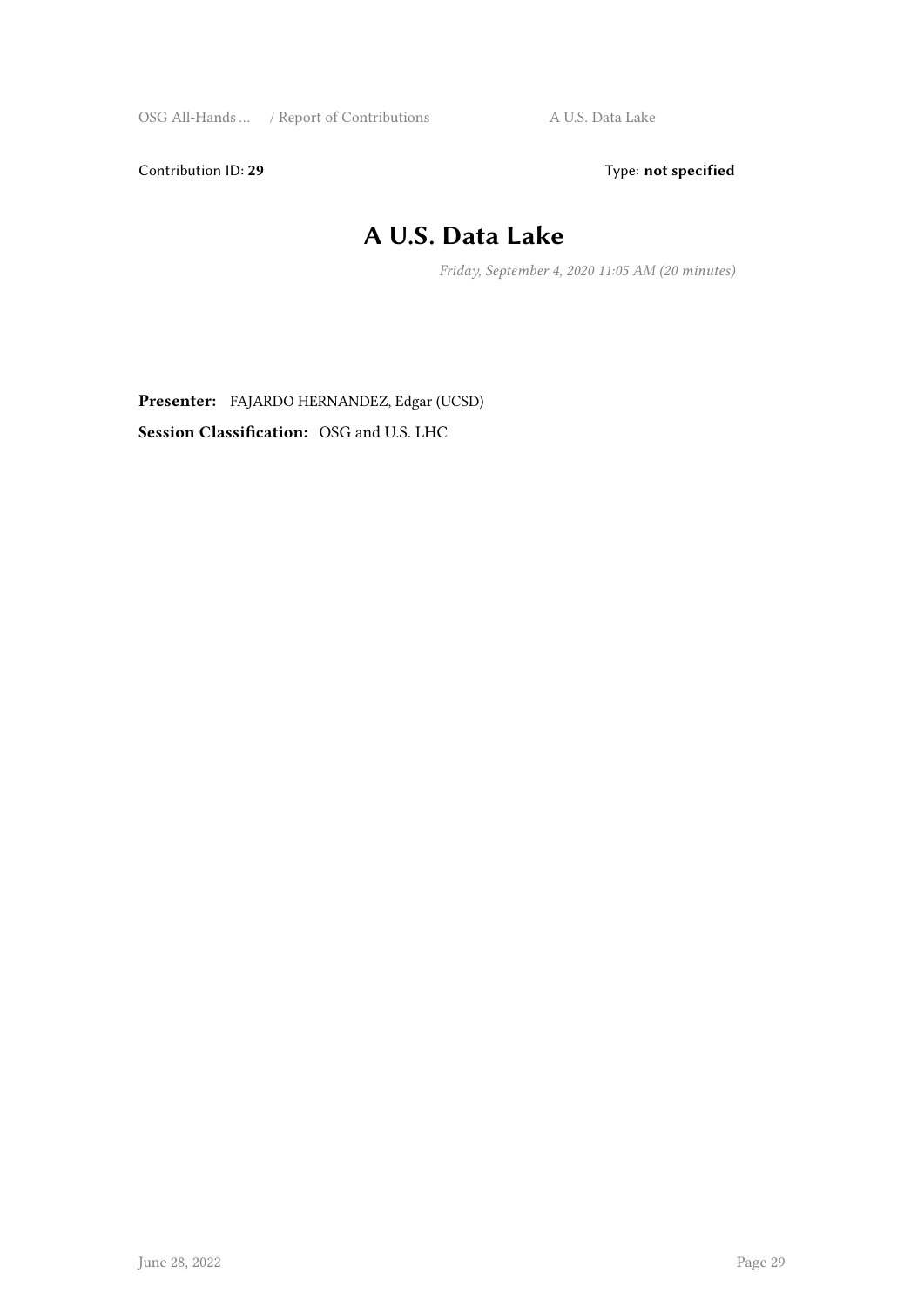Contribution ID: 30 Type: **not specified** 

# **Scheduling a Kubernetes Federation with Admiralty**

*Friday, September 4, 2020 11:25 AM (20 minutes)*

**Presenter:** SFILIGOI, Igor (University of California San Diego) **Session Classification:** OSG and U.S. LHC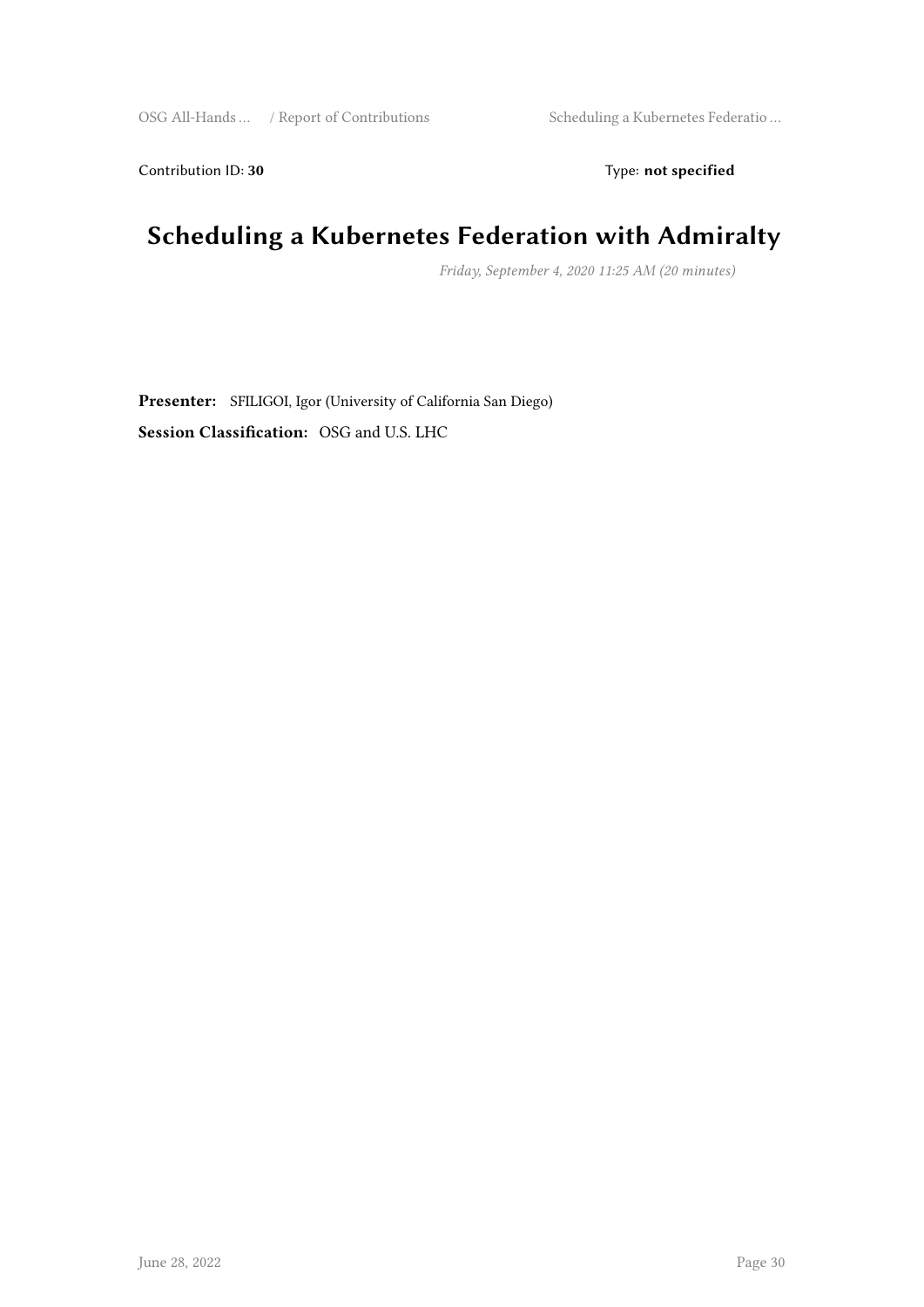Contribution ID: 31 Type: **not specified** 

# **Elastic Analysis Facilities**

*Friday, September 4, 2020 11:45 AM (20 minutes)*

**Presenter:** Dr HOLZMAN, Burt (FNAL) **Session Classification:** OSG and U.S. LHC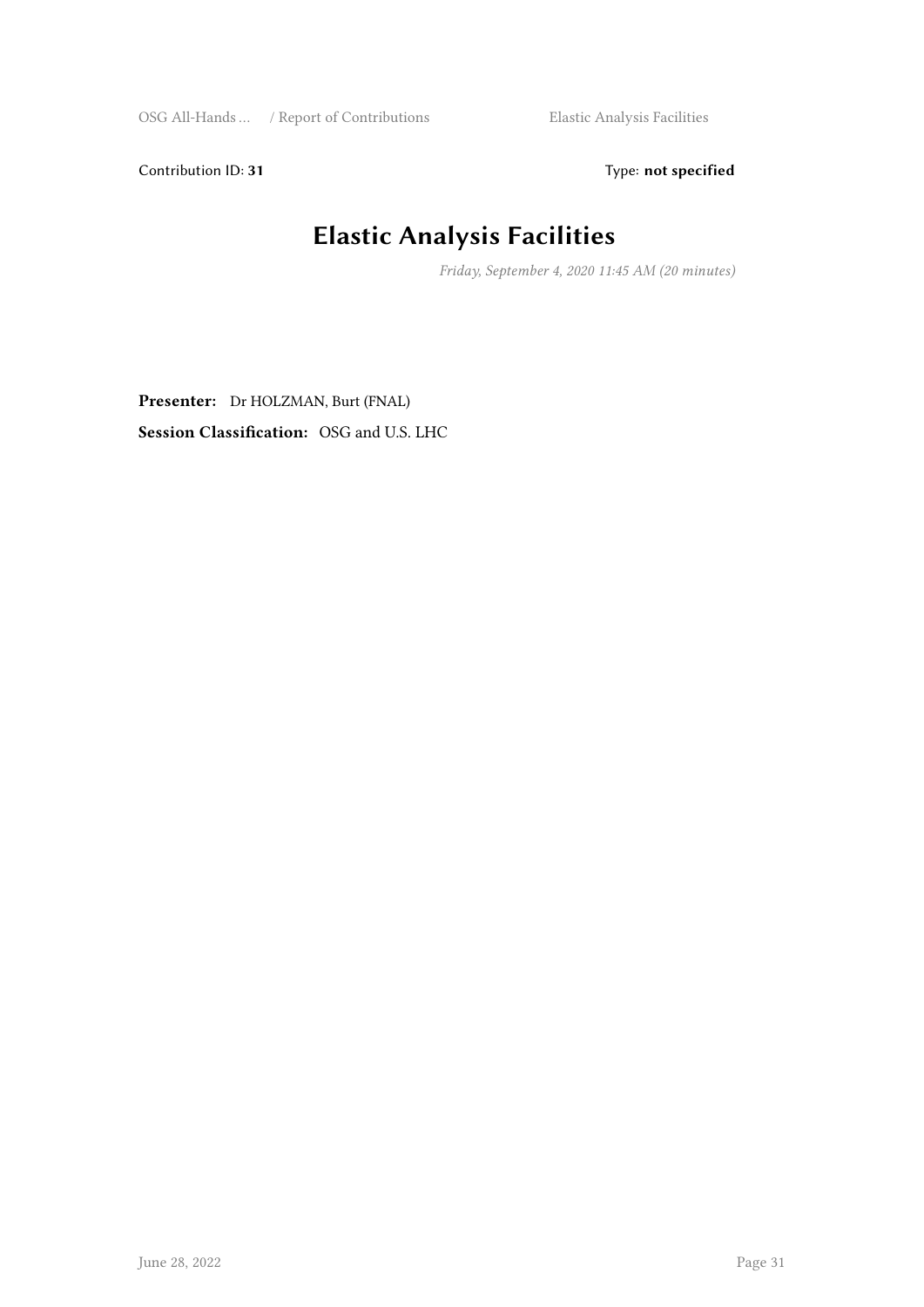Contribution ID: 32 Type: **not specified** 

## **ATLAS Data Carousel**

*Friday, September 4, 2020 12:05 PM (20 minutes)*

**Summary**

**Presenter:** ZHAO, Xin (Brookhaven National Laboratory)

**Session Classification:** OSG and U.S. LHC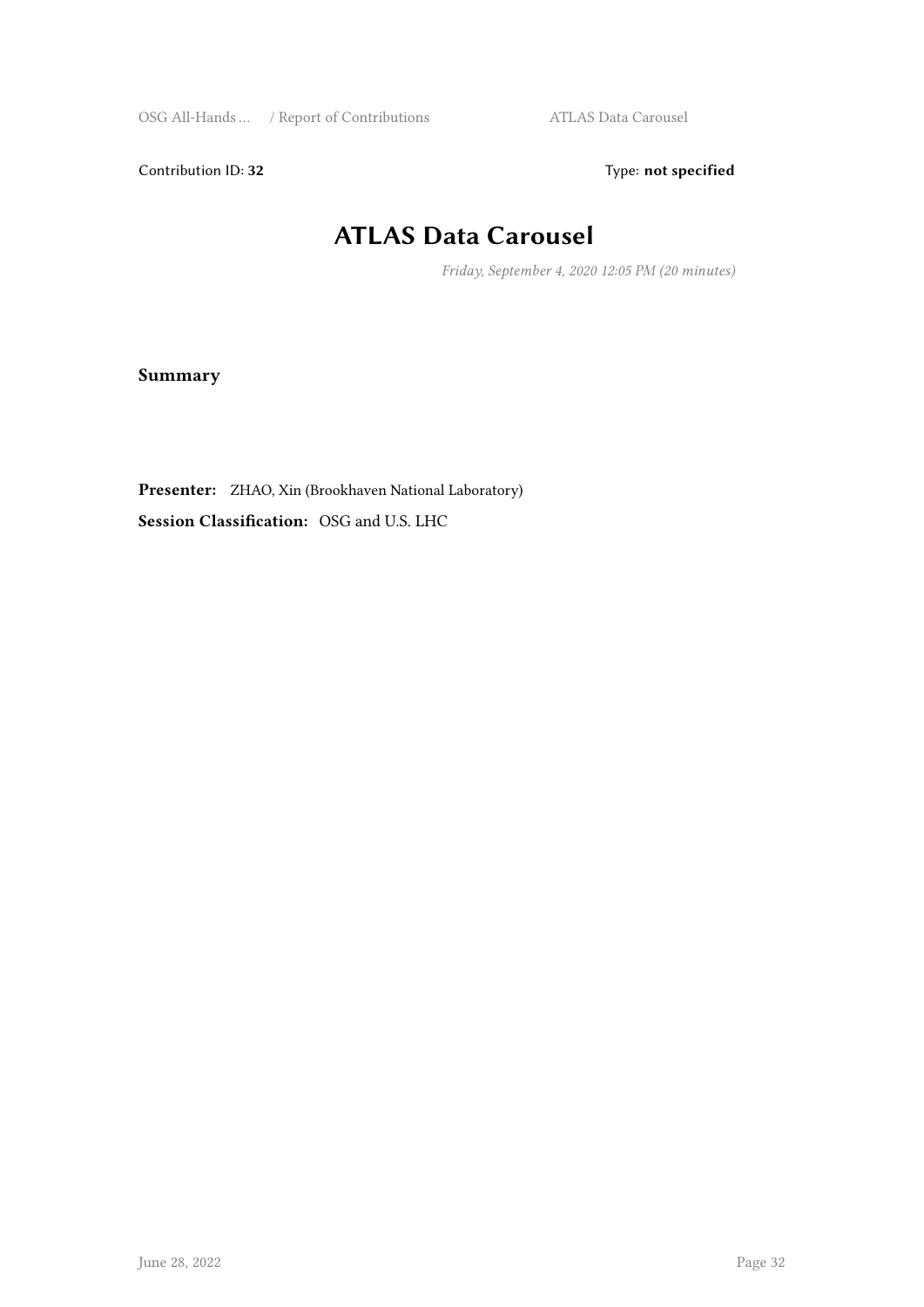Contribution ID: 33 Type: **not specified** 

## **Integration of TACC Frontera with ATLAS and CMS**

*Friday, September 4, 2020 1:30 PM (30 minutes)*

**Summary**

**Presenters:** HUFNAGEL, Dirk (Fermilab); BRYANT, Lincoln (University of Chicago) **Session Classification:** OSG and U.S. LHC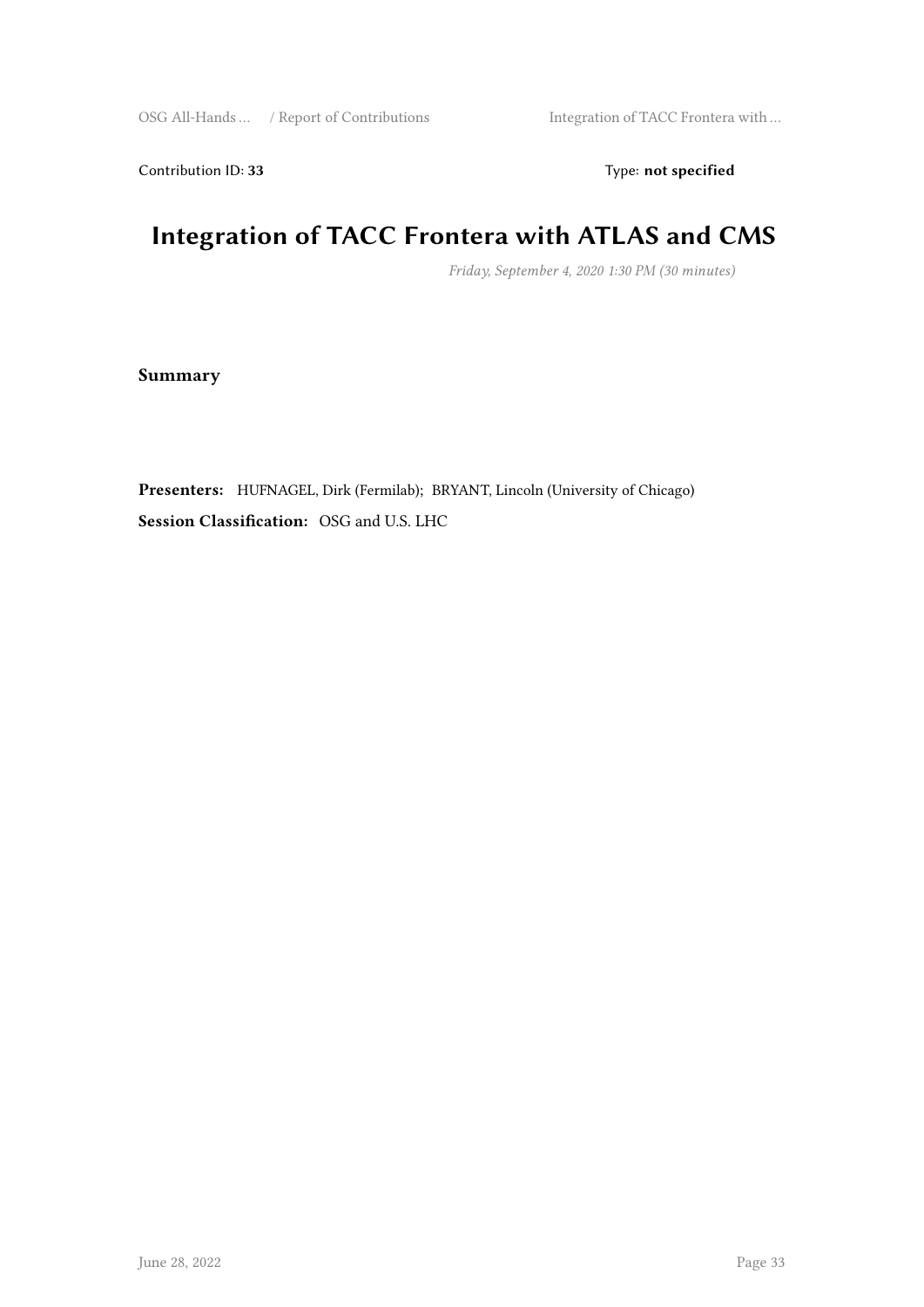Contribution ID: 34 Type: **not specified** 

#### **Supporting JuptyerLab Software Environments for HEP**

*Friday, September 4, 2020 2:00 PM (20 minutes)*

**Summary**

**Presenter:** YANG, Wei (SLAC) **Session Classification:** OSG and U.S. LHC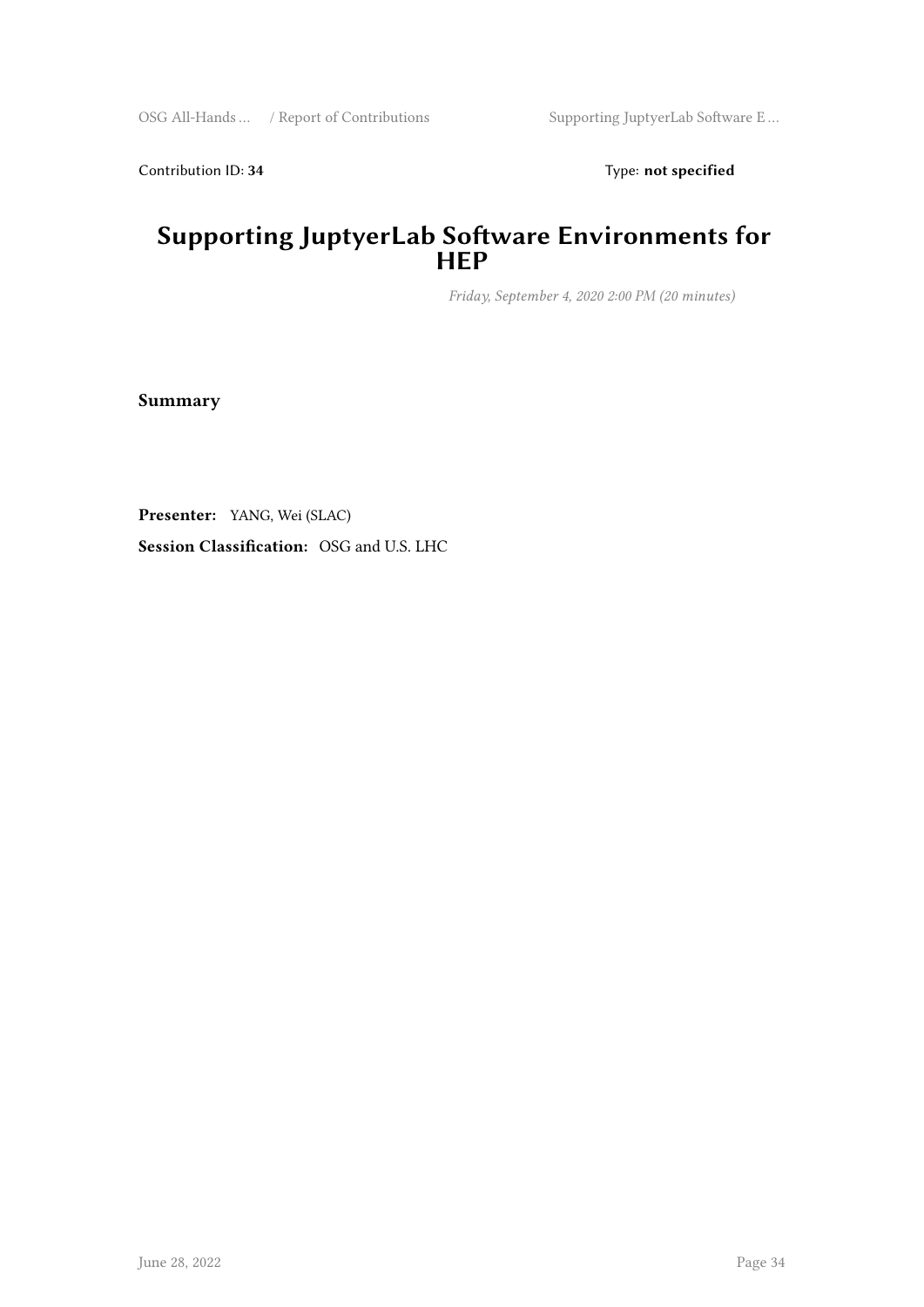Contribution ID: 35 Type: **not specified** 

# **Storage evolution at Tier2 with Ceph**

*Friday, September 4, 2020 2:20 PM (20 minutes)*

**Summary**

**Presenters:** BALCAS, Justas (Caltech); BALCAS, Justas (Caltech)

**Session Classification:** OSG and U.S. LHC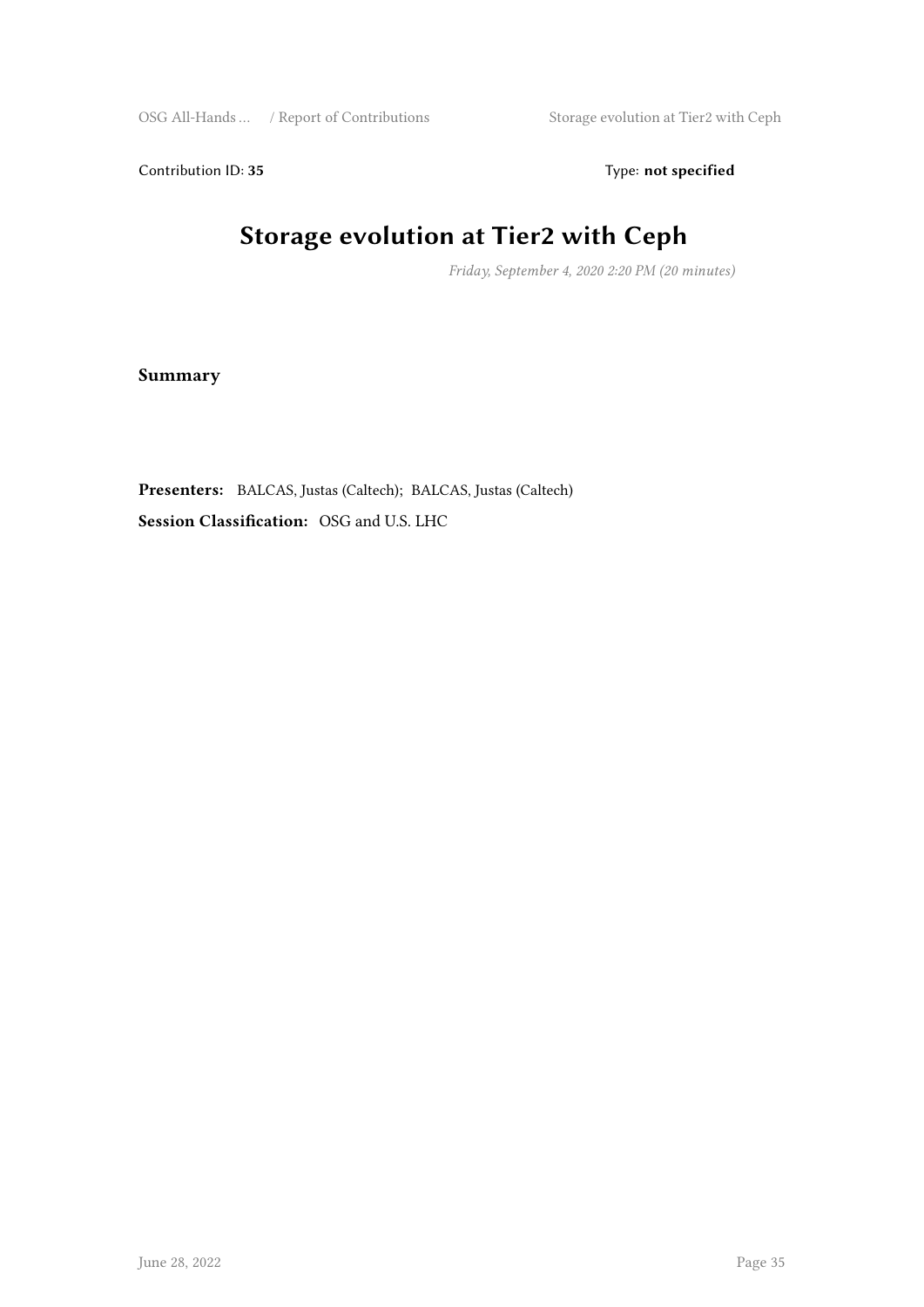Contribution ID: 36 Type: **not specified** 

## **Introduction to OSG on campuses**

*Tuesday, September 1, 2020 1:30 PM (15 minutes)*

**Presenter:** WUERTHWEIN, Frank (UCSD) **Session Classification:** OSG on Campuses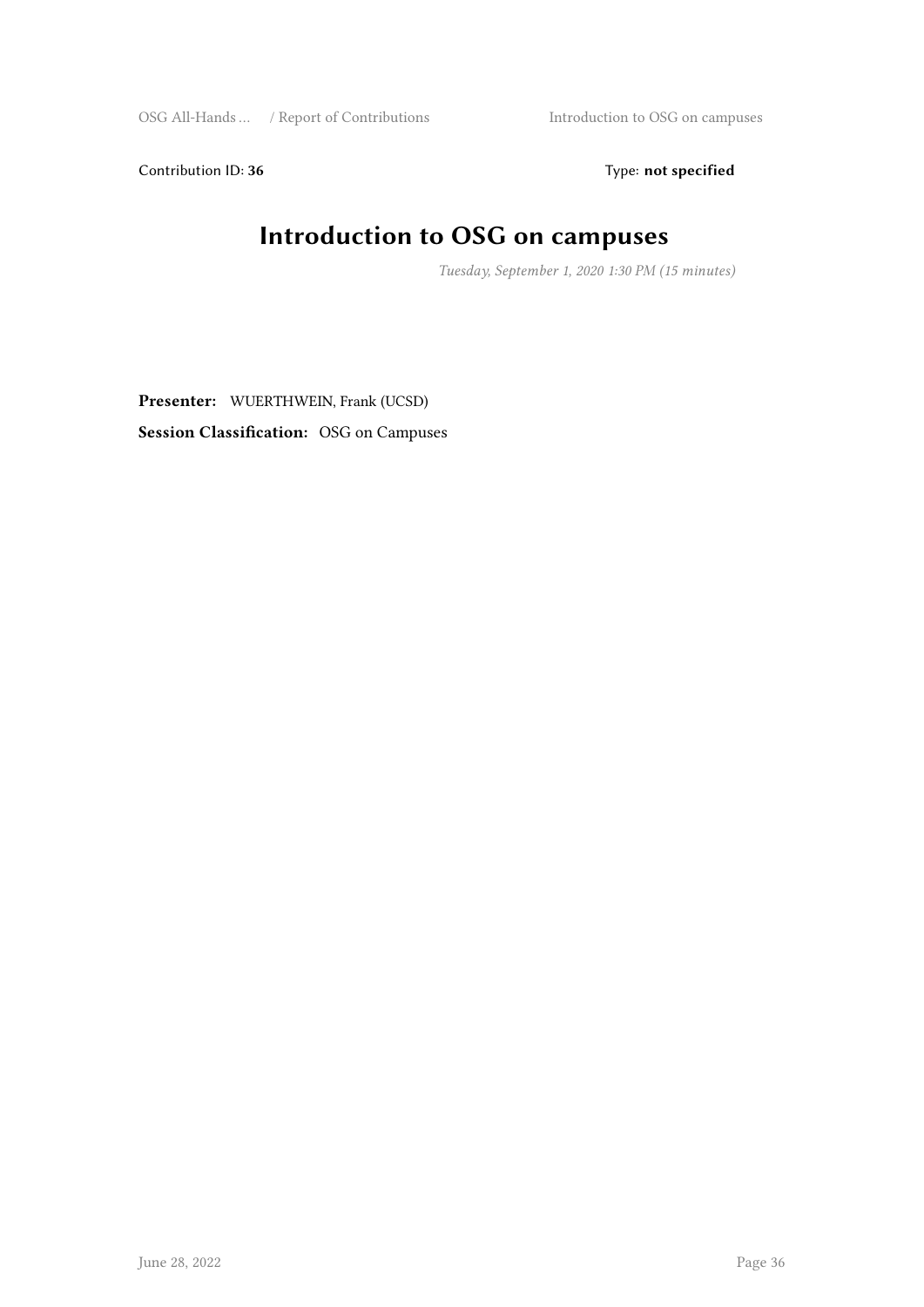Contribution ID: 37 Type: **not specified** 

#### **Dinos and data: The evolutionary tree of computing at AMNH**

*Tuesday, September 1, 2020 1:45 PM (20 minutes)*

**Presenters:** BENEDETTO, Michael (American Museum of Natural History); SINGH, Sajesh (American Museum of Natural History)

**Session Classification:** OSG on Campuses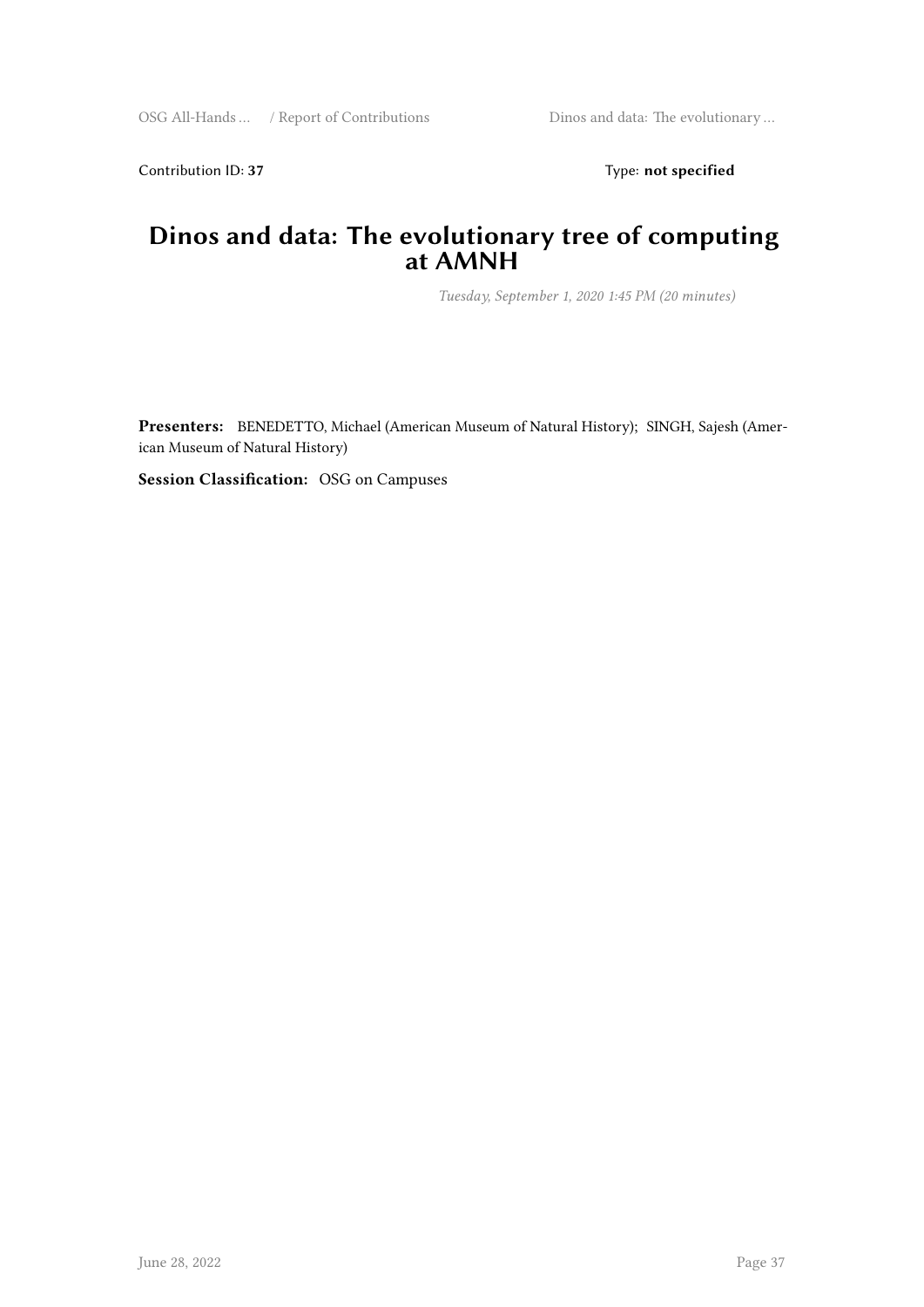Contribution ID: 38 Type: **not specified** 

## **Establishing the culture and infrastructure for research computing in the liberal arts**

*Tuesday, September 1, 2020 2:05 PM (20 minutes)*

**Presenter:** LARKINS, D. Brian (Rhodes College) **Session Classification:** OSG on Campuses